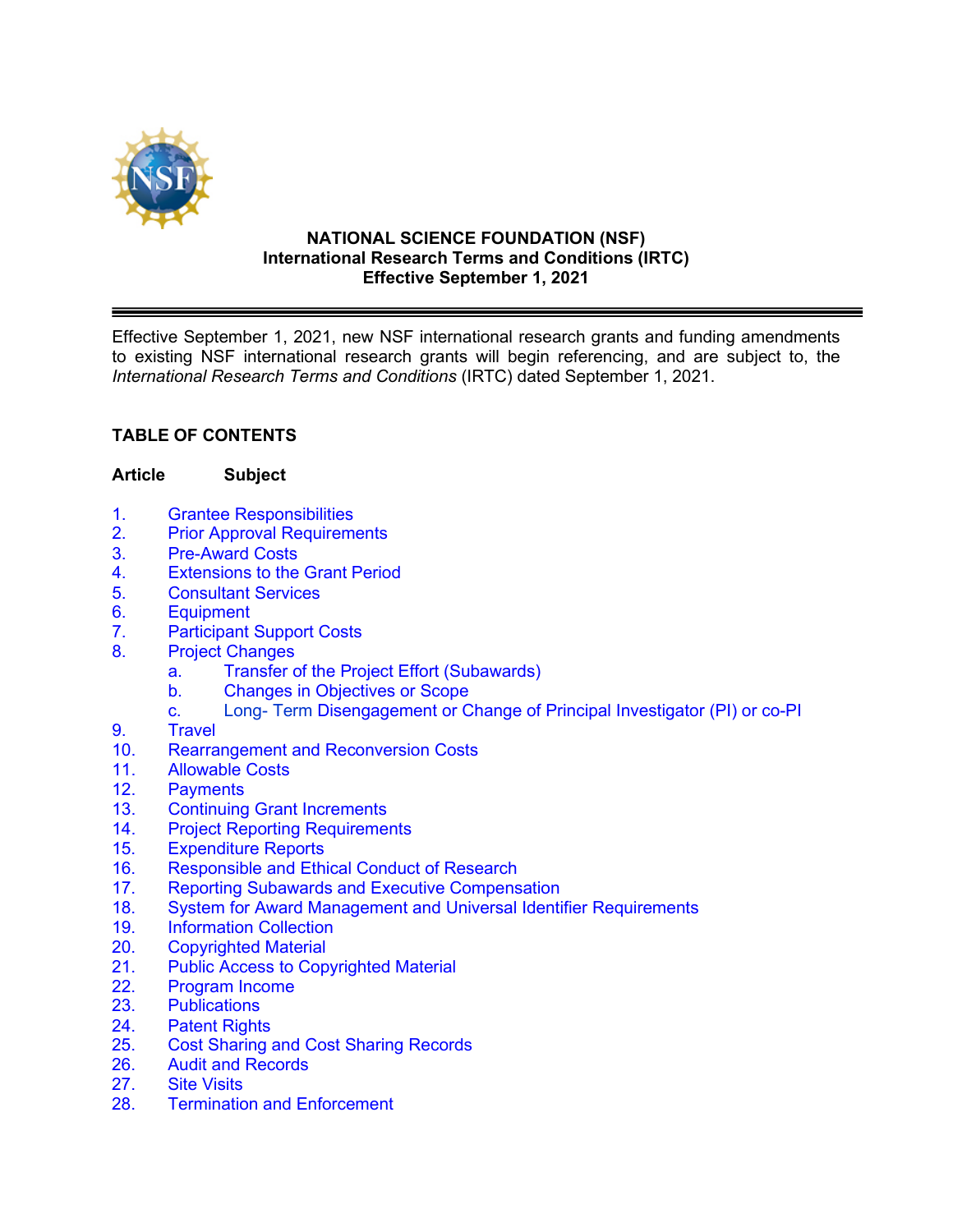- 29. [Termination Review Procedure](#page-23-0)
- 30. [Human Research Subjects](#page-24-0)
- 31. [Life Sciences Dual Use Research of Concern \(DURC\)](#page-24-0)<br>32. Investigator Financial Disclosure Policy
- **[Investigator Financial Disclosure Policy](#page-24-0)**
- 33. [Animal Welfare](#page-24-0)
- 34. [Trafficking in Persons](#page-24-0)<br>35. Research Involving Re
- 35. Research Involving Recombinant [or Synthetic Nucleic Acid Molecules Outside the U.S.](#page-24-0)
- 36. [Whistleblower Protection](#page-25-0)
- 37. [Recipient Integrity and Performance Matters](#page-25-0)<br>38. Notification Requirements Regarding Sexual
- Notification Requirements Regarding Sexual Harassment, Other Forms of Harassment, or Sexual Assault
- 39. [Post-award Disclosure of Current Support and In-Kind Contribution Information](#page-27-0)
- 40. [Section 889 of the National Defense Authorization Act \(NDAA\) for Fiscal Year \(FY\) 2019](#page-29-0)<br>41. Debarment and Suspension
- [Debarment and Suspension](#page-30-0)
- 42. [Resolution of Conflicting Conditions](#page-30-0)

## **OTHER CONSIDERATIONS**

- 43. [Liability](#page-30-0)
- 44. [Sharing of Findings, Data and Other Research Products](#page-31-0)<br>45. Government Permits and Activities Carried On Outside th
- 45. [Government Permits and Activities Carried On Outside the U.S.](#page-31-0)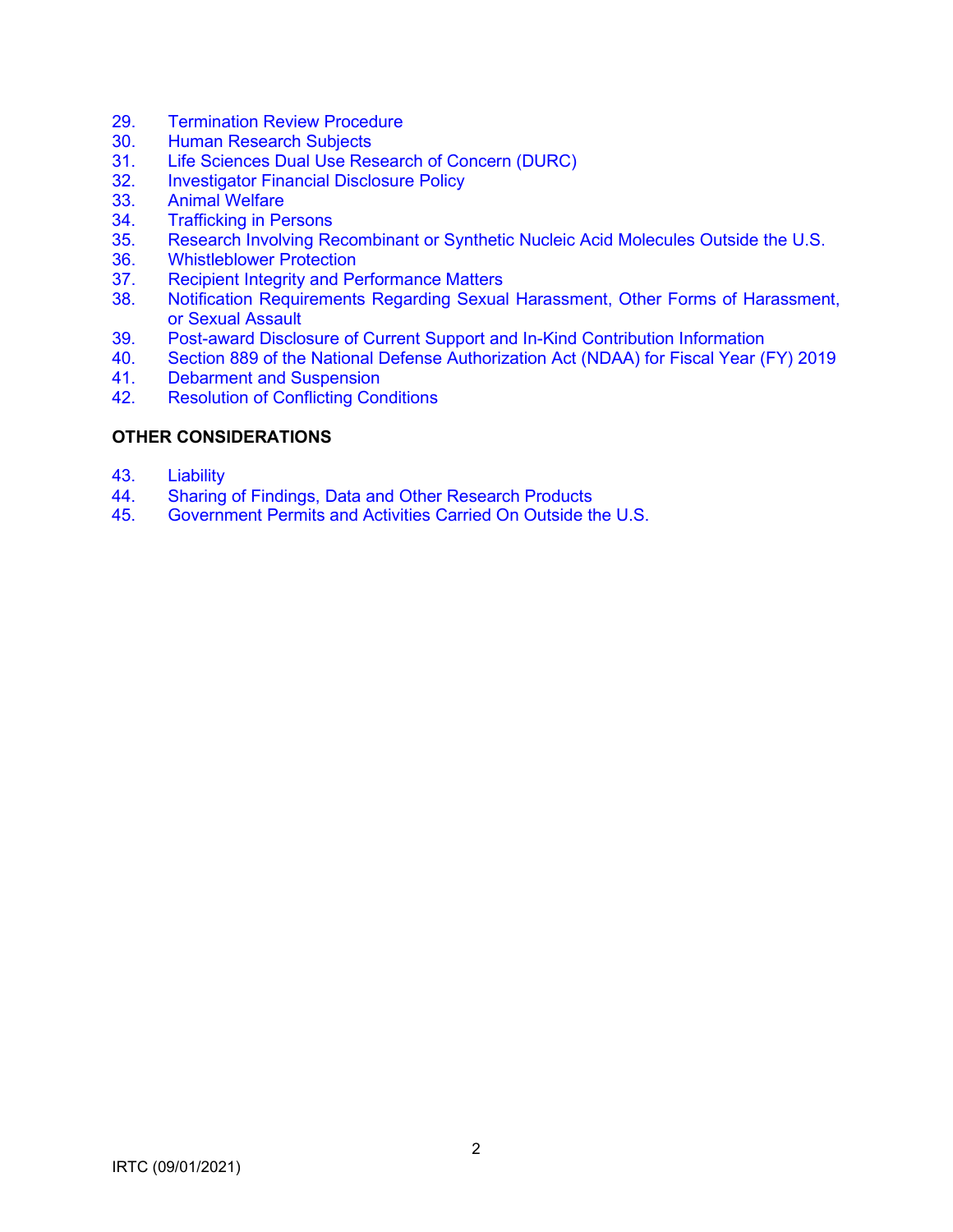## <span id="page-2-0"></span>**1. Grantee Responsibilities**

a. The grantee has full responsibility for the conduct of the project or activity supported under this grant and for adherence to the grant conditions. Although the grantee is encouraged to seek the advice and opinion of NSF on special problems that may arise, such advice does not diminish the grantee's responsibility for making sound scientific and administrative judgments and should not imply that the responsibility for operating decisions has shifted to NSF. The grantee is responsible for notifying NSF about: (1) any allegation of research misconduct that it concludes has substance and requires an investigation in accordance with NSF misconduct regulations published at 45 Code of Federal Regulations (CFR) 689; or (2) any significant problems relating to the administrative or financial aspects of the grant.

b. The requirements of this grant are contained in these *International Research Terms and Conditions* for grants and cooperative agreements unless otherwise specified in the award notice. The applicable Federal administrative standards are incorporated by reference and are contained in 2 CFR §200, *Uniform Administrative Requirements, Cost Principles, and Audit Requirements for Federal Awards* (Uniform Guidance). These *International Research Terms and Conditions* (IRTC) serve as the Foundation's implementation of 2 CFR §200. If the IRTC is silent on a specific area covered by 2 CFR §200, the requirements specified in 2 CFR §200 must be followed.

c. By acceptance of this grant, the grantee agrees to comply with the applicable Federal requirements for grants and cooperative agreements and to the prudent management of all expenditures and actions affecting the grant, including the monitoring of subrecipients (if applicable). Specific guidance on subrecipient monitoring and management can be found in 2 CFR §200.331-332.

d. Documentation for each expenditure or action affecting this grant must reflect appropriate organizational reviews or approvals that should be made in advance of the action. Organizational reviews are intended to help assure that expenditures are allowable, necessary and reasonable for the conduct of the project, and that the proposed action:

- 1. is consistent with grant terms and conditions;
- 2. is consistent with NSF and grantee policies;
- 3. represents effective utilization of resources; and
- 4. does not constitute a significant project change (see Article 8).

e. The grantee is responsible for ensuring that the Principal Investigator(s) (PIs)<sup>[1](#page-2-1)</sup> and co-PIs receive a copy of the grant conditions, including: the award notice, the budget, these general terms and conditions, any special terms and conditions, and any subsequent changes in the grant conditions. These grant conditions are made available to the grantee by NSF in electronic form at http://www.nsf.gov/awards/managing/award conditions.jsp?org=NSF, and may be duplicated, copied, or otherwise reproduced by the grantee, as appropriate. This provision does not alter the grantee's full responsibility for conduct of the project and compliance with all grant terms and conditions. Award notices are available electronically via

<span id="page-2-1"></span><sup>&</sup>lt;sup>1</sup> For purposes of the terms and conditions, the term Principal Investigator (PI) and co-PI also includes the term Project Director and co-Project Director.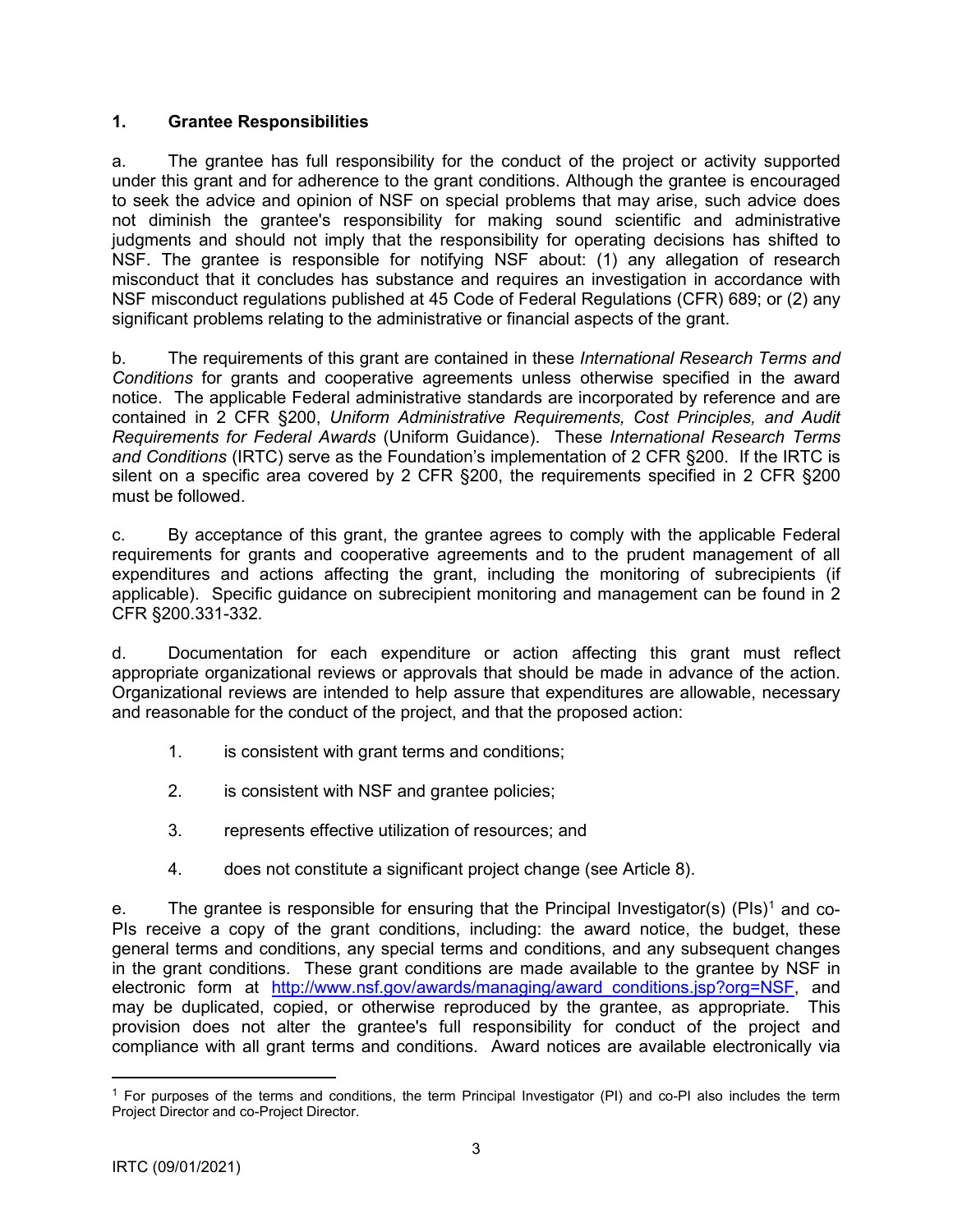<span id="page-3-0"></span>the NSF FastLane system at<https://www.fastlane.nsf.gov/>**.** Sponsored project offices are able to view, print, and/or download NSF award notices for their organizations, and PIs and co-PIs can access their individual award notices through use of the FastLane system.

## **2. Prior Approval Requirements**

a. Unless otherwise specified in the award notice, the grantee must obtain NSF prior written approval as specified in the Research Terms and Conditions Appendix A, Prior Approval Matrix.

b. Those prior approval requirements that do not have a specific request type in NSF's electronic systems must be submitted via use of the "Other" category in Research.gov.

# **3. Pre-Award Costs**

a. The grantee may approve pre-award costs incurred within the 90- calendar day period before the start date of the grant. Requests for approval of pre-award costs for periods greater than 90 calendar days must be submitted electronically via NSF's electronic systems. Preaward expenditures prior to the funding of an increment within a continuing grant are not subject to this limitation or approval requirement but are subject to paragraph c. below.

b. Pre-award costs must be necessary for the effective and economical conduct of the project, and the costs must be otherwise allowable in accordance with Article 11.

c. Pre-award expenditures are made at the grantee's risk. Grantee authority to approve pre-award costs does not impose an obligation on NSF: (1) in the absence of appropriations; (2) if a grant is not subsequently made; or (3) if a grant is made for a lesser amount than the grantee anticipated.

d. In accordance with 2 CFR §200.458, if pre-award costs are charged to the grant, these costs must be charged to the initial budget period, unless otherwise specified in the award notice.

## **4. Extensions to the Grant Period**

a. If additional time beyond the end date of the grant is required to assure adequate completion of the original scope of work within the funds already made available, then the grantee must submit a request for a no-cost extension via NSF's electronic systems at least 45 days prior to the end date of the grant.

b. The request must explain the need for the extension, include an estimate of the unobligated funds remaining, and a plan for use of the funds. The fact that unobligated funds may remain at the end of the grant is not in itself sufficient justification for an extension. In addition, the grantee is not authorized to extend a grant that has a zero balance.

c. The plan for the extended period must adhere to the previously approved objectives of the project. Grantees are cautioned not to make new commitments or incur new expenditures after the end date of the grant until the no-cost extension has been approved by NSF.

d. Disposition of the approval will either be provided through electronic notification from the cognizant NSF Program Officer or an amendment to the grant approved by the NSF Grants and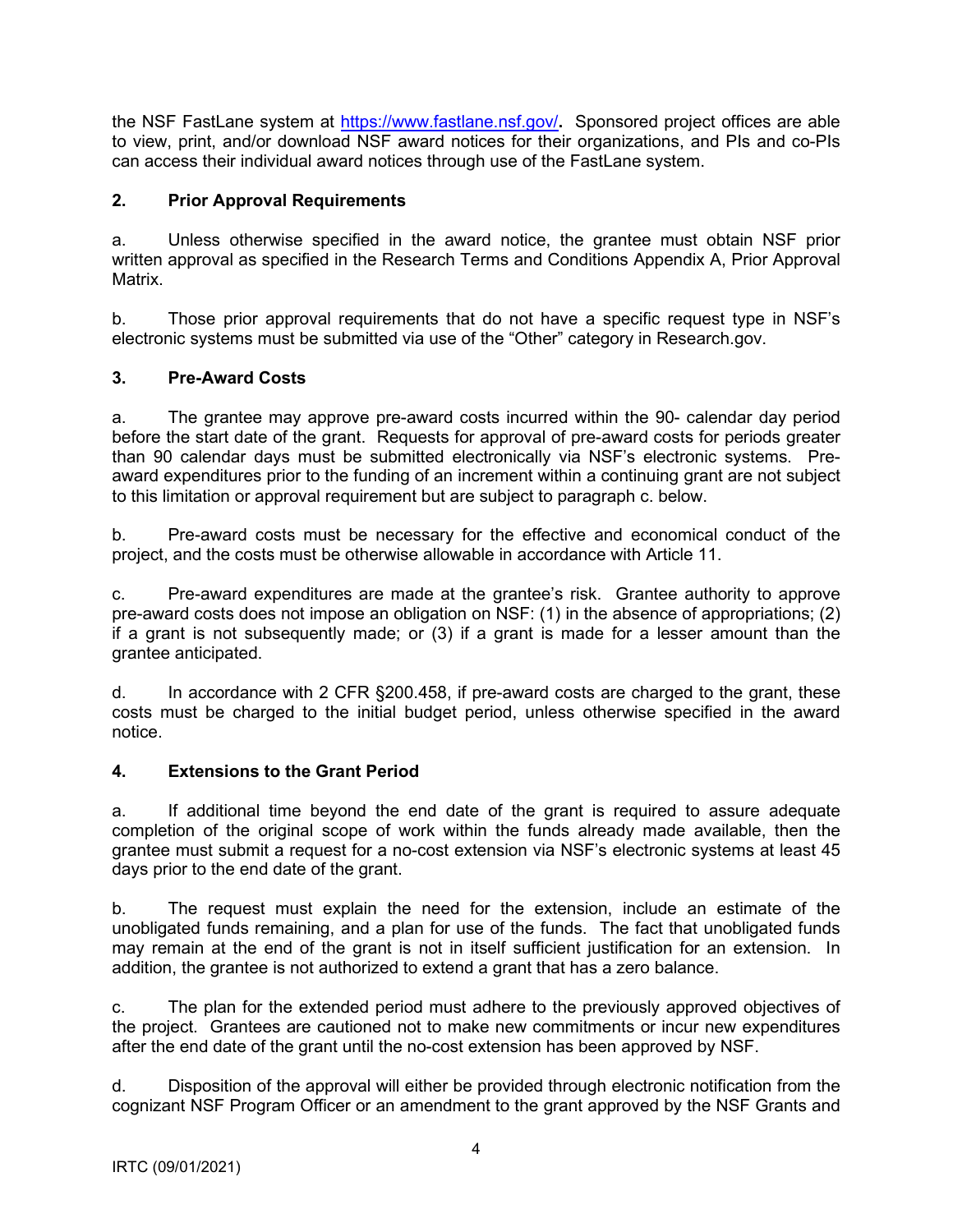<span id="page-4-0"></span>Agreements Officer. If approved, the new end date of the grant will be reflected in NSF's electronic systems.

## **5. Consultant Services (also referred to as Professional Service Costs)**

Costs for professional and consultant services, including those who are members of a particular profession or possess a special skill and who are not officers or employees of the performing organization, are allowable when reasonable in relation to the services rendered and when not contingent upon recovery of costs from NSF. If not included in the grant budget, anticipated services must be justified and information furnished on each individual's expertise, primary organizational affiliation, normal daily compensation rate, and number of days of expected service. Consultants' travel costs, including subsistence, may be included. If requested, the grantee must be able to justify that the proposed rate of pay is reasonable. Additional information on the allowability of consultant costs is available in 2 CFR §200.459.

## **6. Equipment**

Equipment falls under the umbrella of property, which consists of real property and personal property (tangible and intangible). The standards for managing, tracking, and disposing of property funded by NSF or any property acquired for a project under an NSF grant are outlined in 2 CFR §200.310-316.

a. Purchase. No item of equipment over \$5,000, other than items identified in the approved budget, may be purchased without the advance written approval of the cognizant NSF Program **Officer** 

b. Title. Unless otherwise specified in the grant, title to equipment purchased or fabricated with NSF award funds will vest with the grantee upon acquisition. Such equipment is considered exempt property and shall be acquired and used in accordance with paragraph c. below. The grantee holds title to the property in trust consistent with 2 CFR §200.316, unless and until the expiration of 120 days from the award end date providing the government has not exercised its conditional interest as further described in paragraph c.7.

- c. Conditions for Acquisition and Use of Equipment
- 1. Grantee Assurance. The grantee will assure that for each purchase of equipment, it is:
- (a) necessary for the research or activity supported by the grant;
- (b) not otherwise reasonably available and accessible;
- (c) of the type normally charged as a direct cost to sponsored agreements; and
- (d) acquired in accordance with organizational practice.

2. General Purpose Equipment. Expenditures for general-purpose equipment are typically not eligible for support (see PAPPG Chapter IX.D.2.b).

3. Equipment Usage. The equipment must remain in use for the specific project for which it was obtained in accordance with  $2$  CFR  $\S200.313(c)(1)$ , unless the provision in  $2$  CFR §200.313(c)(4) applies.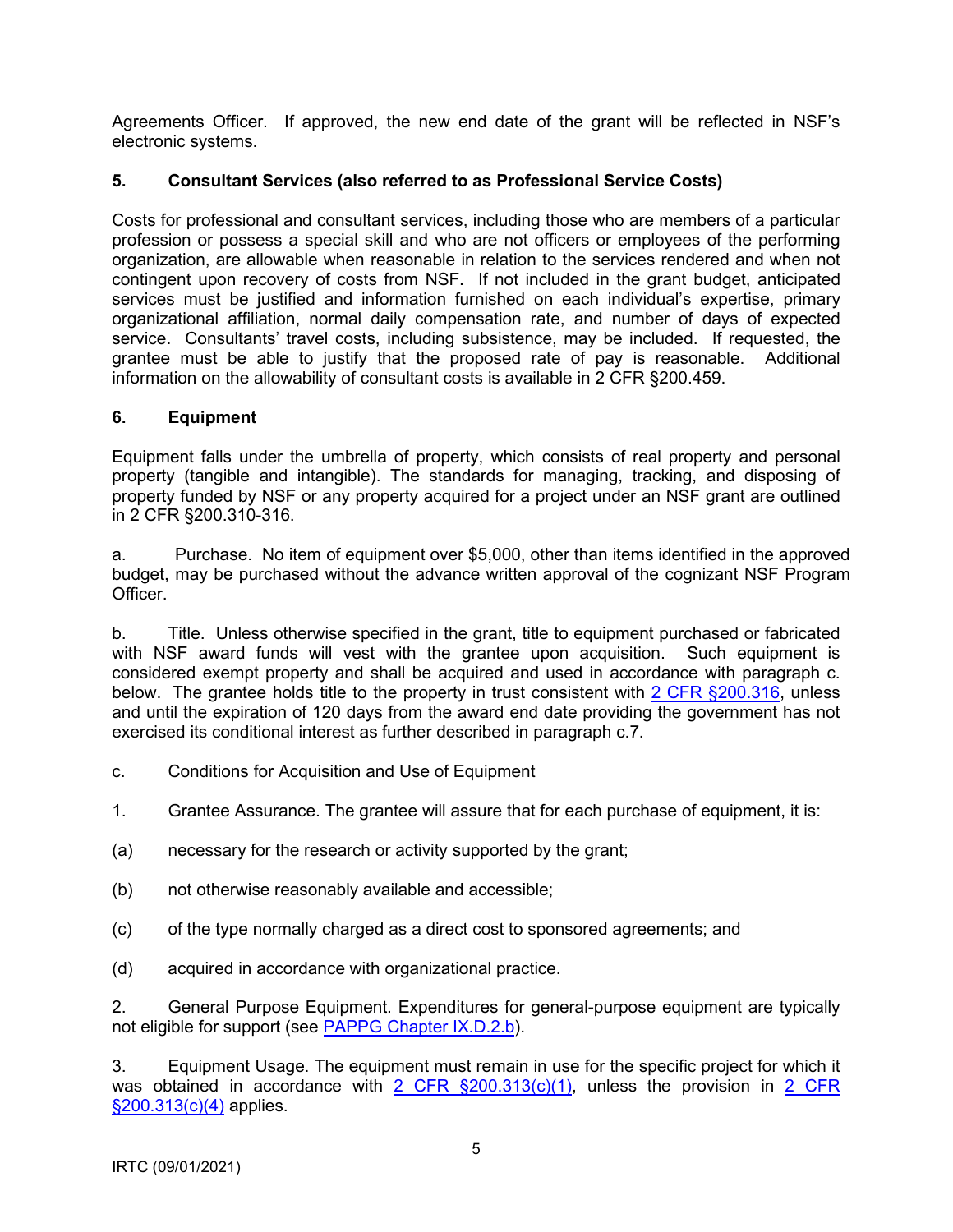<span id="page-5-0"></span>4. Equipment Sharing. The equipment must be shared on other projects or programs in accordance with 2 CFR §200.313(c)(1).

5. Property Management Requirements. The grantee shall maintain a property management system that, at a minimum, meets the requirements of 2 CFR  $\S200.313(d)$ , which requires a physical inventory every two years, ensures adequate safeguards to prevent loss, damage, or theft of the property, and provides for maintenance procedures to keep the property in good condition.

6. Competition. The grantee must not use equipment acquired with the Federal award to provide services for a fee that is less than private companies charge for equivalent services, unless specifically authorized by Federal statute for as long as the Federal government retains an interest in the equipment in accordance with 2 CFR §200.313(c)(3).

7. Right to Transfer Title. In accordance with 2 CFR §200.313(e), NSF may identify items of equipment having an acquisition cost of \$5,000 or more where NSF reserves the right to transfer the title to the Federal Government or a third party named by the Federal Government at any time during the grant period. In cases where NSF elects to transfer the title, disposition instructions will be issued no later than 120 days after the end date of the NSF-supported project for which it was acquired.

## **7. Participant Support Costs**

a. Participant support costs as defined in 2 CFR §200.1 are direct costs for items such as stipends or subsistence allowances, travel allowances and registration fees paid to or on behalf of participants (but not employees) in connection with NSF-sponsored conferences. NSF prior written approval is required for any additional categories of participant support costs, such as incentives, gifts, souvenirs, t-shirts, and/or memorabilia. The request must be submitted via use of NSF's electronic systems, and NSF approval of such changes will be by an amendment to the grant signed by the cognizant NSF Grants and Agreements Officer. The grantee must account for participant support costs separately. Indirect costs (Facilities and Administrative Costs (F&A)) are not allowed on participant support costs (se[e PAPPG Chapter II.C.2.g\(v\)\).](https://www.nsf.gov/pubs/policydocs/pappg20_1/pappg_2.jsp#IIC2gv)

b. Funds provided for participant support may not be used by the grantee for other categories of expense without the specific prior written approval of the cognizant NSF Program Officer. Such requests must be submitted electronically via use of NSF's electronic systems.

## **8. Project Changes**

Consistent with 2 CFR §200.308, the grantee is required to obtain prior written approval from the cognizant NSF Grants and Agreements Officer whenever there are changes in the project as stipulated below.

## a. *Transfer of the Project Effort (Subawards)*

1. NSF authorization to transfer a significant part of the research or substantive effort to another organization that has been disclosed in the proposal is not needed unless approval has been specifically withheld in the award notice.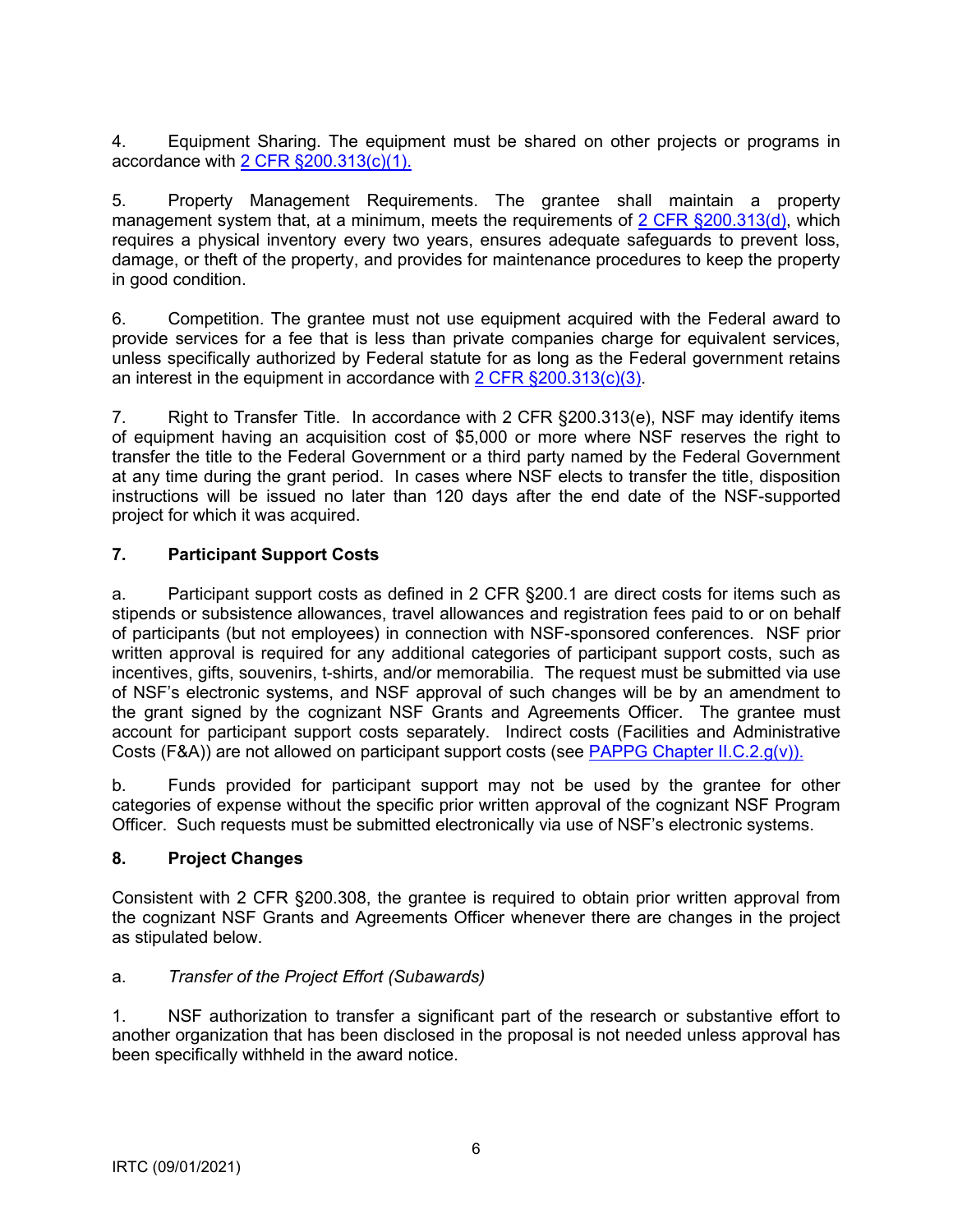<span id="page-6-0"></span>2. If it becomes necessary to transfer a part of the research or effort after a grant has been made, notification of this intent should be submitted via use of NSF's electronic systems and must be electronically signed by an Authorized Organizational Representative (AOR). The request shall include a clear description of the work to be performed and a proposed budget (see [PAPPG Chapter VII.B.4](https://www.nsf.gov/pubs/policydocs/pappg20_1/pappg_7.jsp#VIIB4) for additional information). NSF approval of such changes will be by an amendment to the grant signed by the cognizant NSF Grants and Agreements Officer.

3. The grantee remains responsible for monitoring of the activities of the subrecipient as necessary to ensure that the subaward is used for authorized purposes, in compliance with Federal statutes, regulations, and the terms and conditions of the subaward as outlined in 2 CFR §200.331-332. This includes ensuring necessary documentation for all subawards is maintained for the same retention period as the grantee's and making it available to NSF upon request. The grantee shall include subaward activities in the annual and final project reports that are submitted to NSF.

4. Consistent with the requirements specified in 2 CFR §200.332, the grantee must adhere to the requirements for pass-through entities in establishing and managing subawards and contracts issued under the grant. In addition, the grantee shall ensure that the following articles, if applicable, flow down to all subawardees, or are appropriately addressed in the subaward instrument: Articles 5, 9 through 11, 16 through 20, 22 through 25, 30 through 37, 39, and 41 through 43.

# b. *Changes in Objectives or Scope*

A proposed change in the phenomenon or phenomena under study or the objectives of the project stated in the proposal or agreed modifications thereto should be communicated to NSF via use of NSF's electronic systems. NSF approval of such changes will be by an amendment to the grant approved by the cognizant NSF Grants and Agreements Officer.

### c. *Long-Term Disengagement or Change of Principal Investigator or co-Principal Investigator*

If a named PI or co-PI plans to or becomes aware that he or she will: (1) devote substantially less effort to the work than anticipated in the approved proposal (defined in 2 CFR §200.308(c)(3) as a reduction of 25% or more in time devoted to the project); (2) sever his or her connection with the grantee; or (3) be disengaged from the project for a continuous period of more than 3 months, or otherwise relinquish active direction of the project, he or she shall advise the appropriate official at the grantee organization, who shall initiate action appropriate to the situation in accordance with the guidelines described in [PAPPG Chapter VII.B.2.](https://www.nsf.gov/pubs/policydocs/pappg20_1/pappg_7.jsp#VIIB2) 

## **9. Travel**

## a. *Allowability of Travel Expenses*

1. Expenses for transportation, lodging, subsistence, and related items incurred by project personnel and by outside consultants employed on the project (see [PAPPG Chapter II.C.2.g\(iv\)\)](https://www.nsf.gov/pubs/policydocs/pappg20_1/pappg_2.jsp#IIC2giv) who are in travel status on business related to an NSF-supported project are allowable as prescribed in the governing cost principles. Except as noted in paragraph b. below, the requirements for NSF prior written approval specified in 2 CFR §200.475 are waived.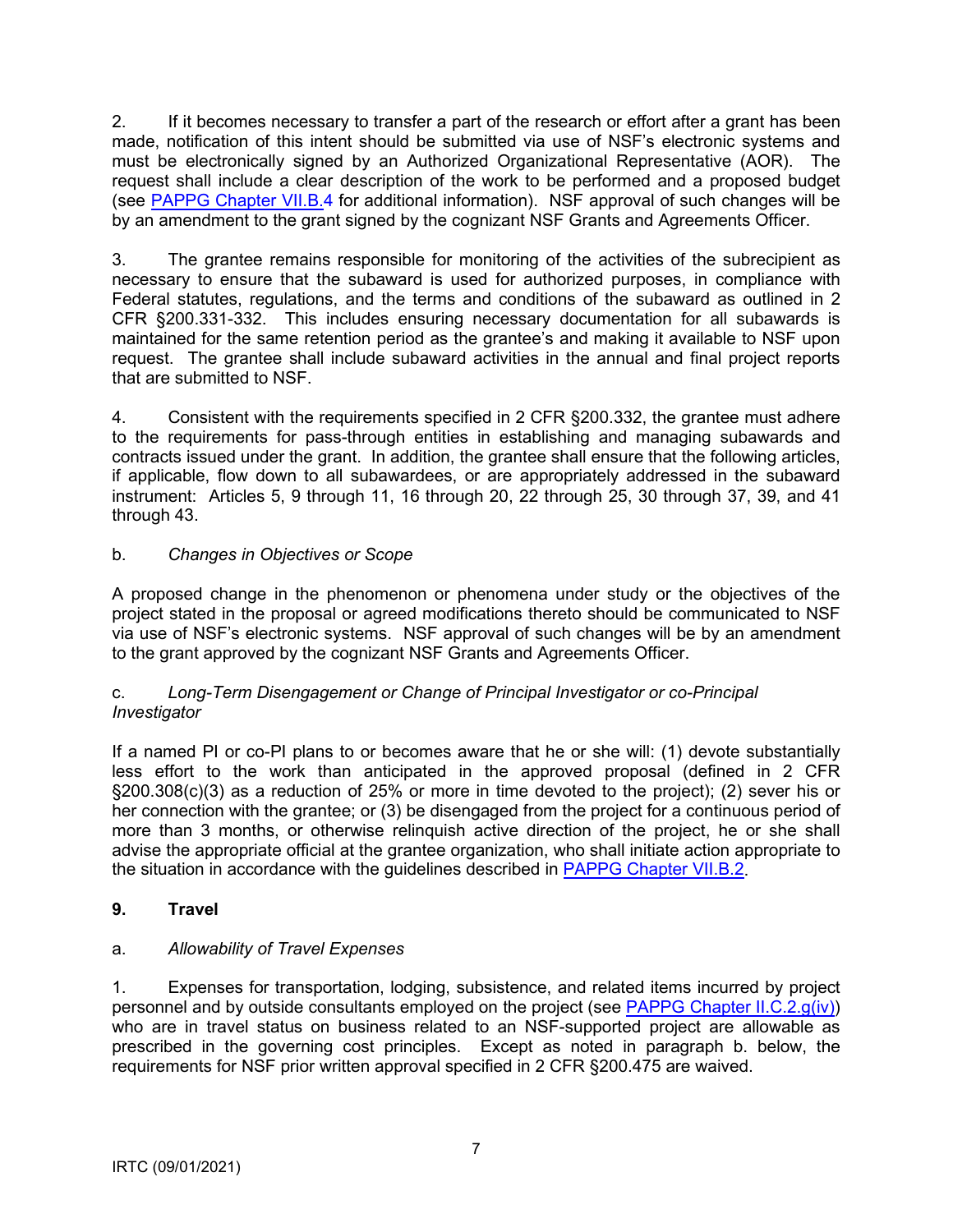2. Except as provided in the governing cost principles, the difference between economy airfare and a higher-class airfare is unallowable. A train, bus, or other surface carrier may be used in lieu of, or as a supplement to, air travel at the lowest first-class rate by the transportation facility used. If such travel, however, could have been performed by air, the allowance will not normally exceed that for jet economy airfare.

## b. *Travel Support for Dependents of Key Project Personnel*

Travel support for dependents of key project personnel is allowable only under the conditions outlined in 2 CFR §475(c)(2). See also 2 CFR §432.

NSF prior written approval is required for travel costs for dependents and must be requested via use of NSF's electronic systems. NSF approval of such changes will be by an amendment to the grant.

### c. *Use of U.S.-Flag Air Carriers*

1. In accordance with the Fly America Act (49 United States Code (USC) 40118), any air transportation to, from, between, or within a country other than the U.S. of persons or property, the expense of which will be assisted by NSF funding, must be performed by or under a codesharing arrangement with a U.S.-flag air carrier if service provided by such a carrier is available (see Comptroller General Decision B-240956, dated September 25, 1991). Tickets (or documentation for electronic tickets) must identify the U.S. flag air carrier's designator code and flight number.

2. For the purposes of this requirement, U.S.-flag air carrier service is considered available even though:

(a) comparable or a different kind of service can be provided at less cost by a non-U.S. flag air carrier;

(b) non-U.S. flag air carrier service is preferred by, or is more convenient for, NSF or traveler; or

(c) service by a non-U.S.-flag air carrier can be paid for in excess foreign currency.

3. The following rules apply unless their application would result in the first or last leg of travel from or to the U.S. being performed by a non-U.S. flag air carrier:

(a) a U.S.-flag air carrier shall be used to destination or, in the absence of direct or through service, to the farthest interchange point on a usually traveled route.

(b) if a U.S.-flag air carrier does not serve an origin or interchange point, a non-U.S. flag air carrier shall be used only to the nearest interchange point on a usually traveled route to connect with a U.S. flag air carrier.

d. *Use of Non-U.S. Flag Air Carriers*

There are certain circumstances under which use of a non-U.S. flag air carrier is permissible. These circumstances are outlined below: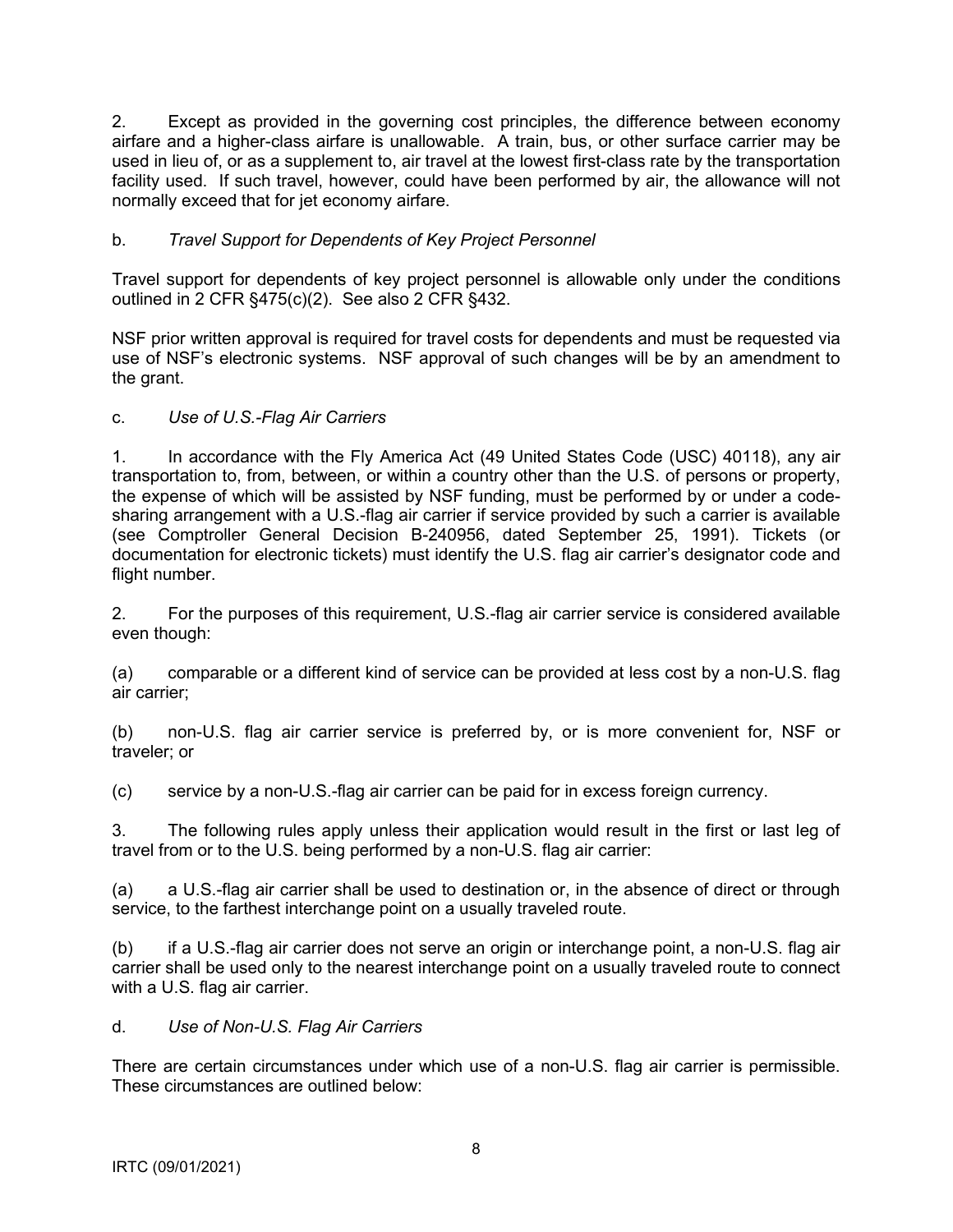### 1. *Airline "Open Skies" Agreements*

A non-U.S. flag air carrier may be used if the transportation is provided under an air transportation agreement between the United States and a foreign government, which the Department of Transportation has determined meets the requirements of the Fly America Act. For information on "open skies" agreements in which the United States has entered, please refer to the GSA website at <http://www.gsa.gov/portal/content/103191>.

### Note on U.S./European Union Open Skies Agreement

In 2007, the U.S. entered into an "Open Skies" Agreement with the European Union ("EU"). This agreement was modified in June 2010. The current Agreement gives European Community airlines (airlines of Member States) the right to transport passengers and cargo on flights funded by the U.S. government, when the transportation is between: (1) any two points outside the United States; or (2) a point in the United States and any point outside the United States that the EU airline is authorized to serve under the "Open Skies" Agreement.

In 2011, two significant changes were made to the U.S./EU Open Skies Agreement. First, EU airlines are now granted the right to transport civilian agency-funded passengers who are NOT eligible to travel on GSA Airline City Pair Contract fares (e.g., grantees) between a point in the United States and a point outside the United States even if there is a GSA Airline City Pair Contract fare in effect between the origin and destination points. An individual, however, who is traveling on a route for which there is a City Pair Contract fare in effect, *and who is eligible for such a fare* (e.g., Federal employee), will be required to fly on a U.S. carrier, absent another applicable exception.

Second, under the amended Agreement, EU airlines are now authorized to transport passengers between points in the United States and points outside the EU if the EU airline is authorized to serve the route under the Agreement. This includes flights that originate, arrive, or stop in the EU. Prior to this change, EU airlines were limited to flying passengers between points in the U.S. and points in the EU.

### 2. *Involuntary Rerouting*

Travel on a non-U.S. flag air carrier is permitted if a U.S.-flag air carrier involuntarily reroutes the traveler via a non-U.S. flag air carrier, notwithstanding the availability of alternative U.S.-flag air carrier service.

### 3. *Travel To and From the U.S. on non-European Community Airlines*

Use of a non-European Community non-U.S. flag air carrier is permissible if the airport abroad is:

(a) the traveler's origin or destination airport, and use of U.S.-flag air carrier service would extend the time in a travel status by at least 24 hours more than travel by a non-U.S. flag air carrier; or

(b) an interchange point and use of U.S.-flag air carrier service would increase the number of aircraft changes the traveler must make outside of the U.S. by two or more, would require the traveler to wait four hours or more to make connections at that point, or would extend the time in a travel status by at least six hours more than travel by a non-U.S. flag air carrier.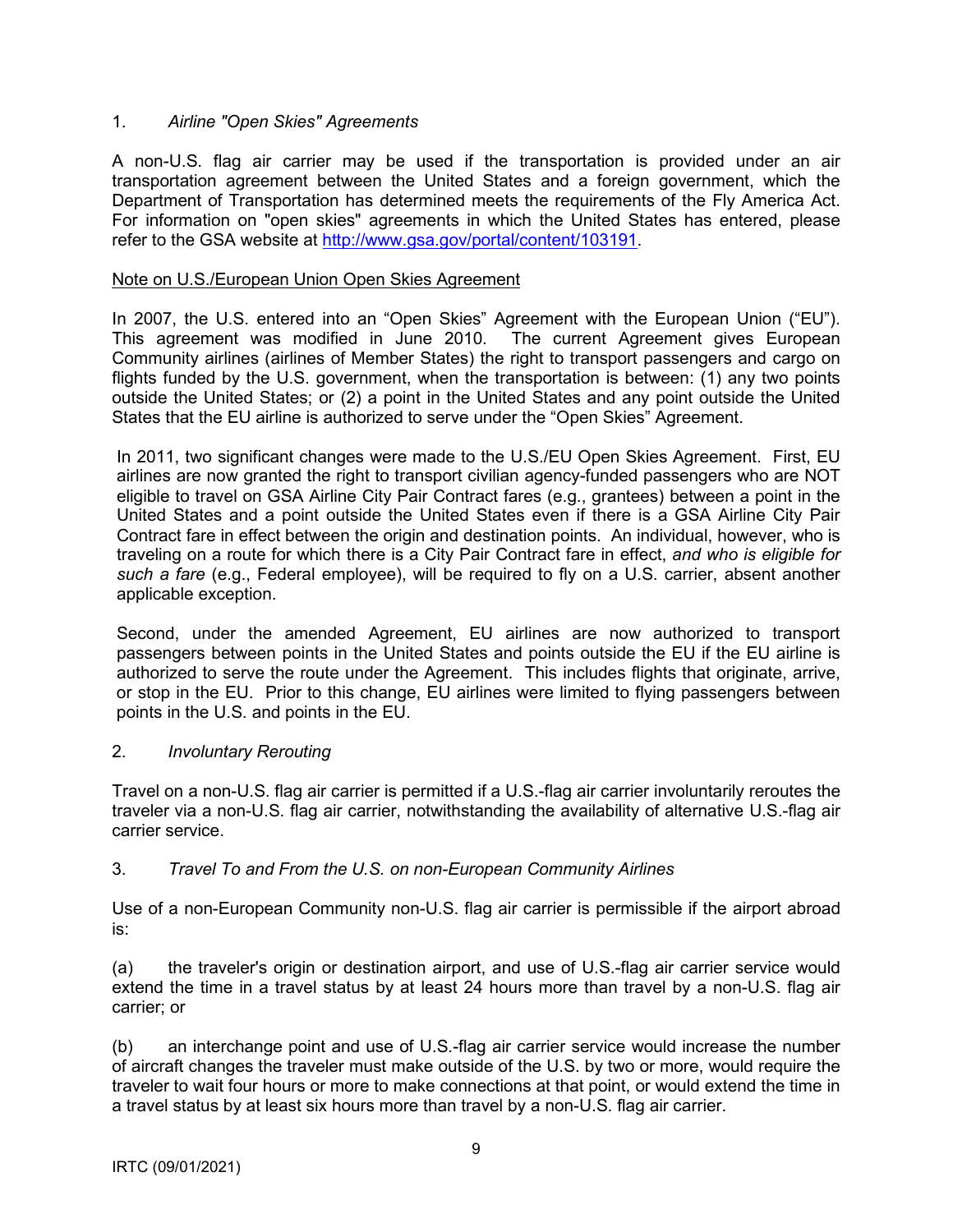## <span id="page-9-0"></span>4. *Travel Between Points Outside the U.S. on non-European Community Airlines*

Use of a non-European Community non-U.S. flag air carrier is permissible if:

(a) travel by a non-U.S. flag air carrier would eliminate two or more aircraft changes en route;

(b) travel by a U.S.-flag air carrier would require a connecting time of four hours or more at an overseas interchange point; or

(c) the travel is not part of the trip to or from the U.S. and use of a U.S.-flag air carrier would extend the time in a travel status by at least six hours more than travel by a non-U.S. flag air carrier.

#### 5. *Short Distance Travel*

For all short distance travel, regardless of origin and destination, use of a non-U.S. flag air carrier is permissible if the elapsed travel time on a scheduled flight from origin to destination airport by a non-U.S. flag air carrier is three hours or less and service by a U.S.-flag air carrier would double the travel time.

### **10. Rearrangement and Reconversion Costs**

a. Costs incurred for ordinary and normal rearrangement and alteration of facilities are allowable as indirect costs.

b. Special arrangements and alterations costs incurred specifically for the NSF grant aggregating \$25,000 or less to adapt space or utilities within a completed structure to accomplish the objectives of the grant, are allowable and approved, provided the:

1. building has a usable life consistent with project purposes and is architecturally suitable for conversion;

2. rearrangement and reconversion costs are essential to the project supported by the grant; and

3. space involved will be occupied by the project. In situations where the space is rented, in order for the costs of the rearrangement and reconversion to be allowed, the grantee must secure a lease for the length of the project.

c. Rearrangement and reconversion costs exceeding \$25,000 require NSF prior written approval via use of NSF's electronic systems. Note that Appendix II of 2 CFR §200 contains provisions that must be included in contracts made by the grantee.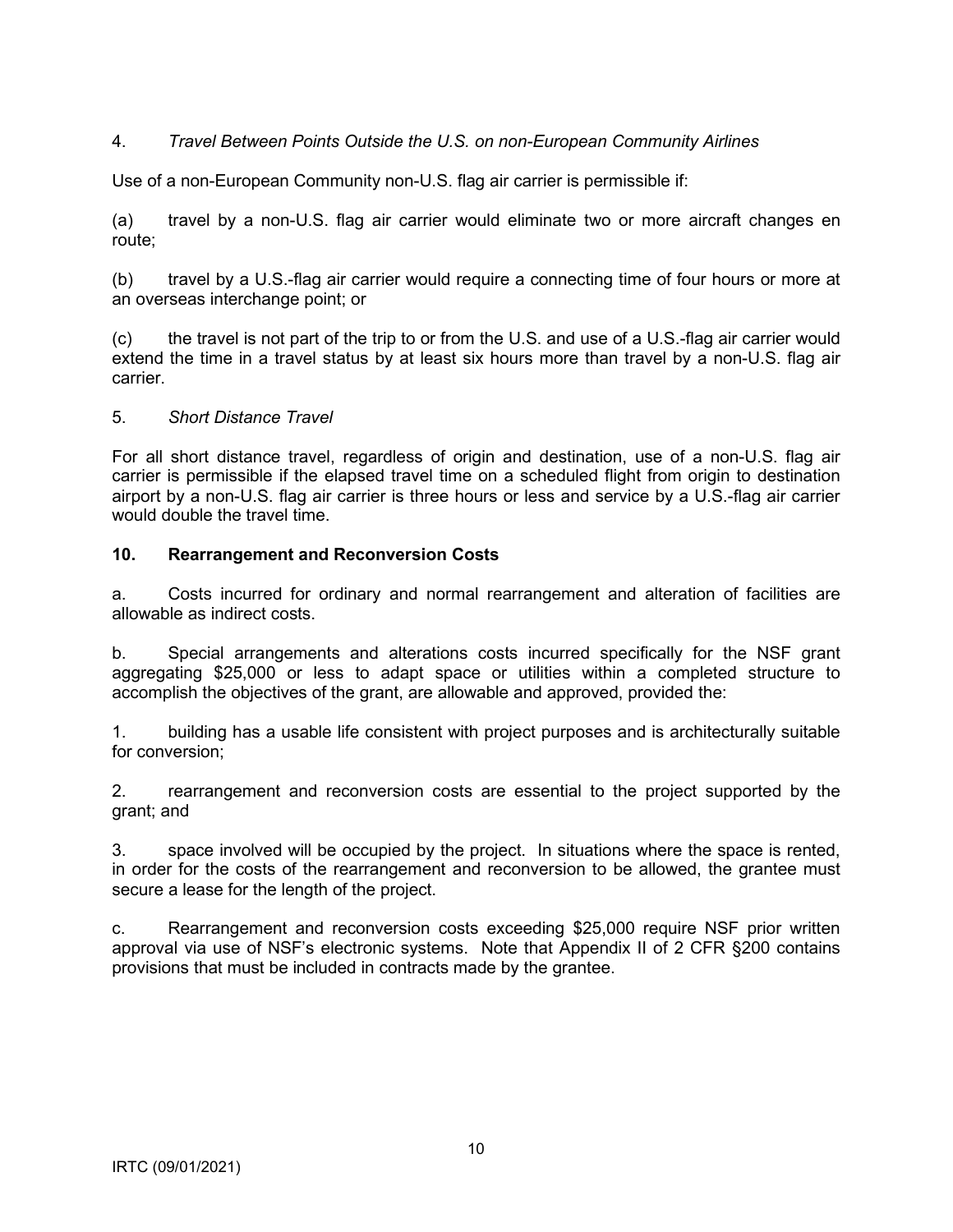## <span id="page-10-0"></span>**11. Allowable Costs**

a. The allowability of costs<sup>2</sup> and cost allocation methods for work performed under this grant, up to the amount specified in the grant, shall be determined in accordance with the governing cost principles as specified below and must conform with NSF policies, grant special provisions and grantee internal policies in effect on the start date of the grant.

b. The cost principles that govern Federal awards can be found in 2 CFR §200, Subpart E.

c. Separate guidance for for-profit organizations can be found in the Federal Acquisition Regulation, Part 31.

d. Certain prior approval requirements contained in the governing cost principles have been modified by Article 2.

## **12. Payments**

a. Except as noted in [PAPPG Chapter VIII.C,](https://www.nsf.gov/pubs/policydocs/pappg20_1/pappg_8.jsp#VIIIC) NSF grantees are required to request payments electronically through the Award Cash Management Service (ACM\$). Under ACM\$, the grantee must provide award level detail at the time of the payment request. The grantee should request payments in amounts necessary to meet their current needs, pursuant to the guidelines contained in 31 CFR Part 205. Unless otherwise specified in the grant, the grantee agrees to comply with all applicable Treasury regulations and National Science Foundation implementing and reporting procedures, which are outlined in [PAPPG Chapter VIII.](https://www.nsf.gov/pubs/policydocs/pappg20_1/pappg_8.jsp)

b. In accordance with 2 CFR §200.305, where appropriate, the grantee is required to maintain advances of Federal funds in interest-bearing accounts. The grantee may retain interest earned on amounts up to \$500 per year for administrative expenses. Any additional interest earned on Federal advance payments deposited in interest-bearing accounts must be remitted annually to the Department of Health and Human Services Payment Management System (PMS) through an electronic medium using either the Automated Clearing House (ACH) network or a Fedwire Funds Service payment. Instructions on submission of remittances is contained in 2 CFR §200.305(b)(9).

## **13. Continuing Grant Increments**

Unless otherwise specified, each successive increment of a continuing grant will be funded at the level specified in the original award notice without a formal request from the grantee, provided an annual project report has been received from the Principal Investigator(s) and accepted by the cognizant NSF Program Officer.

Continuing funding is contingent on (1) availability of funds; (2) satisfactory scientific/technical progress; and (3) any special conditions of the grant.

<sup>&</sup>lt;sup>2</sup> Consistent with 2 CFR §200.453(c), for computing devices, charging as a direct cost is allowable for devices that are essential and allocable, but not solely dedicated, to the performance of the grant.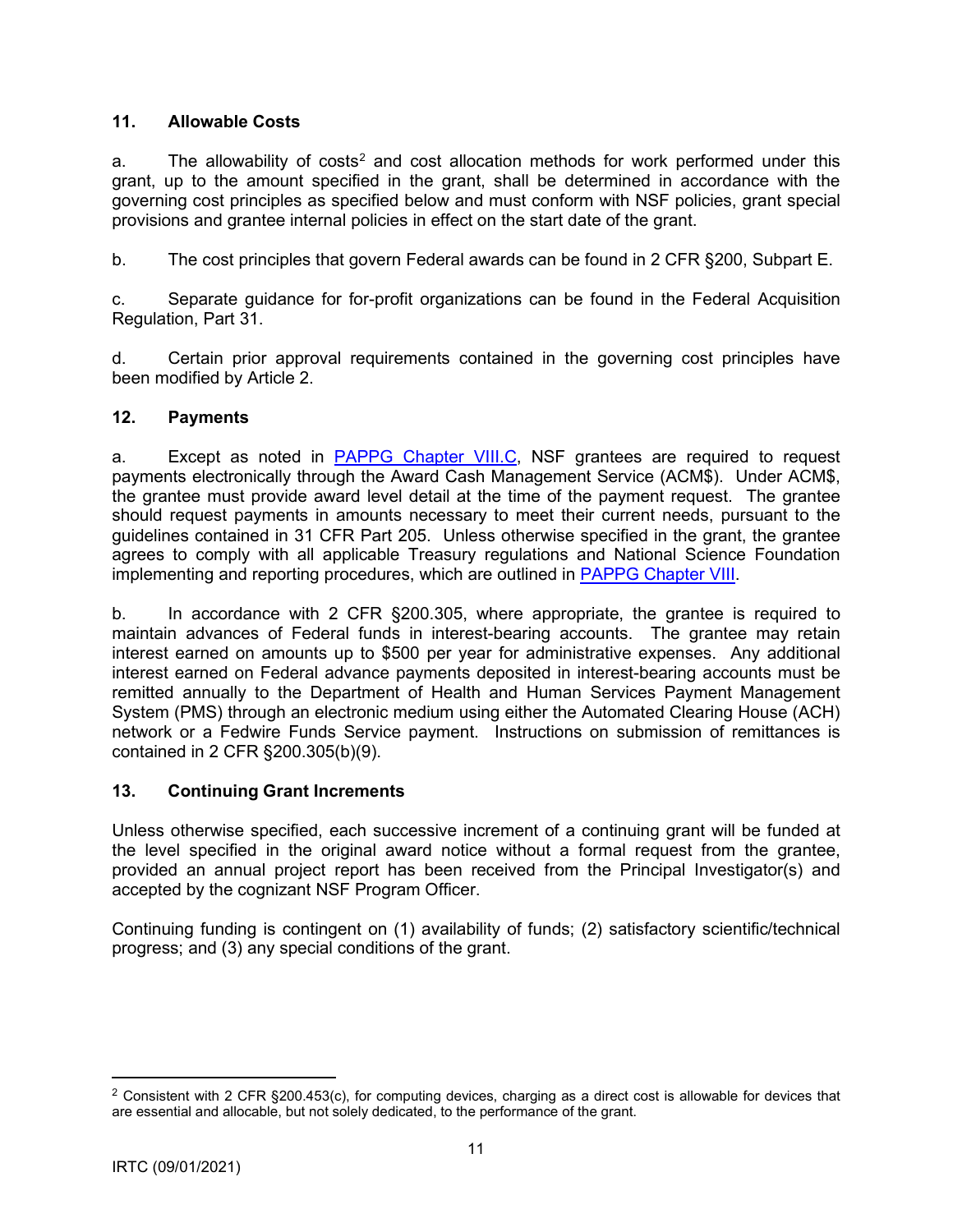## <span id="page-11-0"></span>**14. Project Reporting Requirements**

### a. *Annual Project Reports*

1. Submission Requirement. Annual project reports are required for both standard and continuing grants.3

2. Content of Annual Project Reports. Unless otherwise specified in the grant, the Research Performance Progress Report (RPPR), as implemented by NSF in Research.gov, must be used for preparation of annual project reports to address progress in all activities of the project, including any activities intended to address the Broader Impacts criterion that are not intrinsic to the research. The grantee shall include subaward activities in annual project reports that are submitted to NSF.

3. Timing of Annual Project Reports. Unless otherwise specified in the grant, annual project reports should be submitted electronically no later than 90 days prior to the end of the current budget period to allow adequate time for the cognizant NSF Program Officer to review and approve the report. As reflected in the Project Report System, the report is considered due during the 90 day period. The report becomes overdue **the day after the 90-day period ends.** It should be noted that the final annual report serves as the project's final report and must be submitted in accordance with paragraph b below.

Failure to submit timely reports will delay NSF review and processing of pending proposals and processing of additional funding and administrative actions, including, but not limited to, no cost extensions for all identified PIs and co-PIs on a given grant. In the case of continuing grants, failure to submit timely reports may delay processing of funding increments.

### b. *Final Project Report*

1. Submission Requirement. Unless otherwise specified in the grant, the final project report should be submitted electronically no later than 120 days following the end of the grant. As reflected in the Project Report System, the report is considered due during the 120-day period. The report becomes overdue **the day after the 120-day period ends**. Note, however, that standard grants made prior to January 25, 2016 retain the requirement to submit final project reports no later than 90 days following the end date of the grant.

2. Content of Final Project Report. The RPPR, as implemented by NSF in Research.gov, also should be used for preparation of the final project report to address progress in all activities of the project, including any activities intended to address the Broader Impacts criterion that are not intrinsic to the research. The grantee shall include subaward activities in final project reports that are submitted to NSF. By submitting the final project report, the grantee is signifying that the scope of work for the project has been completed and the grantee does not anticipate that any further research activities (including a no-cost extension, supplemental funding, or transfer of the grant) need to be completed on the project. Submission of the final project report, however, does not preclude the grantee from requesting any further payments for costs incurred during the period of performance.

<sup>3</sup> Submission of an "interim" report via Research.gov does not constitute compliance with the annual reporting requirement.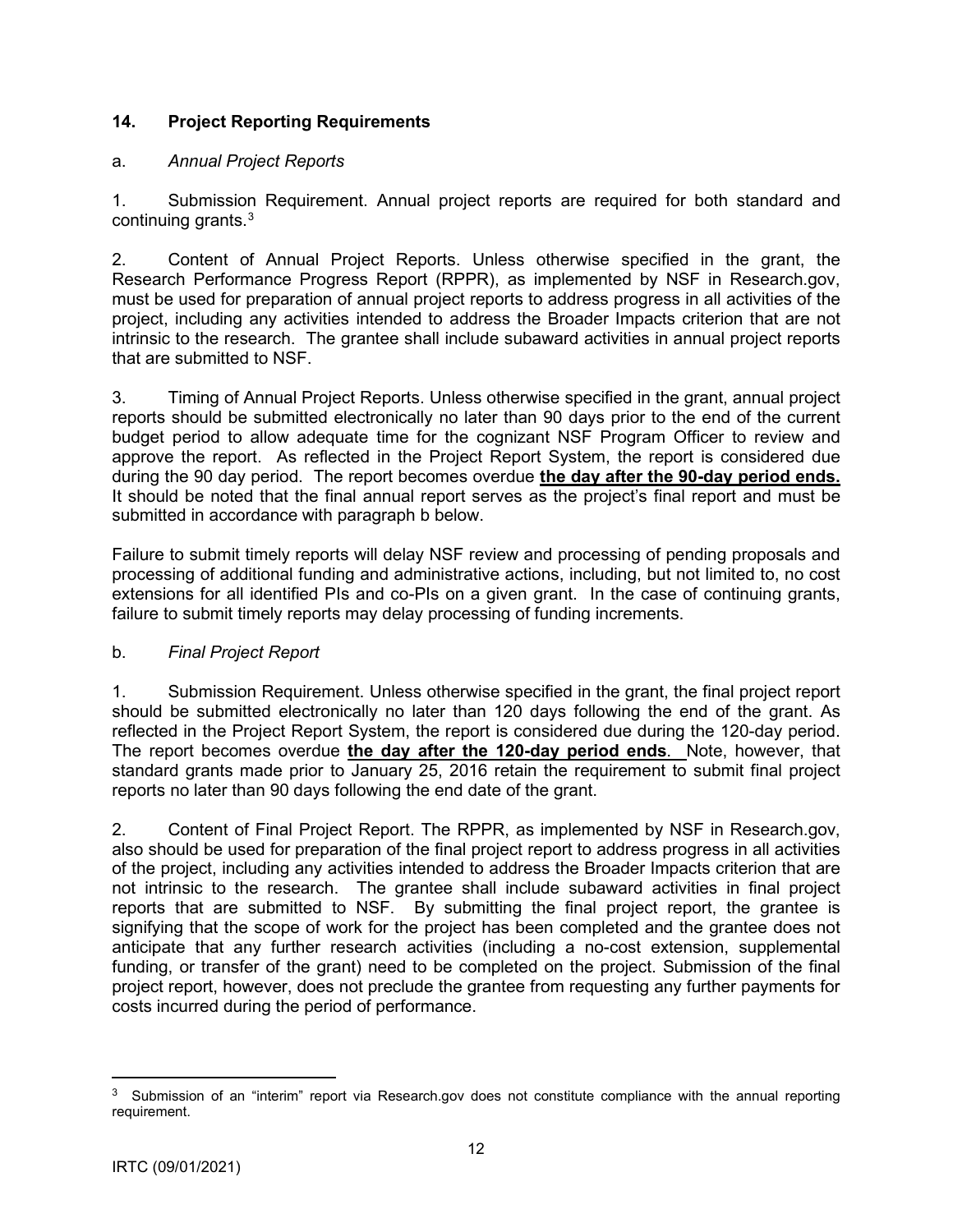<span id="page-12-0"></span>3. Additional Requirements. The grantee also shall provide to the cognizant NSF Program Officer, no later than 120 days following the end date of the grant, any unique reports or other items specified in the grant (e.g., special cost sharing reports), including any reporting requirements set forth in the applicable program solicitation referenced in the grant as being directly related to either the grant or the administration of the grant.

## c*. Project Outcomes Report for the General Public*

No later than 120 days following the end of the grant, a project outcomes report for the general public must be submitted electronically via Research.gov. This report serves as a brief summary, prepared specifically for the public, of the nature and outcomes of the project. This report will be posted electronically by NSF exactly as it is submitted. By submitting the project outcomes report, the grantee is signifying that the scope of work for the project has been completed and the grantee does not anticipate that any further research activities (including a no-cost extension, supplemental funding, or transfer of the grant) need to be completed on the project. Submission of the project outcomes report, however, does not preclude the grantee from requesting any further payments for costs incurred during the period of performance. For information about the content of the report, see [PAPPG Chapter VII.D.3.](https://www.nsf.gov/pubs/policydocs/pappg20_1/pappg_7.jsp#VIID3)

Note, however, that standard grants made prior to January 25, 2016, retain the requirement to submit project outcomes reports no later than 90 days following the end date of the grant.

d. In accordance with 2 CFR §200.344(i), if the grantee does not submit all required reports within one year of the period of performance end date, NSF must report the grantee's material failure to comply with the terms and conditions of the award with the Office of Management and Budget (OMB)-designated integrity and performance system (currently Federal Awardee Performance and Integrity Information System (FAPIIS)). NSF may also pursue other enforcement actions per 2 CFR §200.339.

# **15. Expenditure Reports**

The grantee must submit final payment requests through ACM\$ no later than 120 days after the end date of the grant. This requirement applies to all current grants and funding amendments to existing NSF grants, as well as to all new NSF grants.

NSF uses the payment request entries in ACM\$ to collect the final financial data for awards paid through that system. No additional interim or final financial reporting is required.

For instructions regarding final disbursement reporting, see [PAPPG Chapter VIII.E.](https://www.nsf.gov/pubs/policydocs/pappg20_1/pappg_8.jsp#VIIIE)

# **16. Responsible and Ethical Conduct of Research**

In accordance with Section 7009 of the America Creating Opportunities to Meaningfully Promote Excellence in Technology, Education, and Science (COMPETES) Act (42 USC 1862o–1), NSF requires that the grantee must have a plan in place to provide appropriate training and oversight in the responsible and ethical conduct of research (RECR) to undergraduates, graduate students, and postdoctoral researchers who will be supported by NSF to conduct research. Training plans are subject to review, upon request.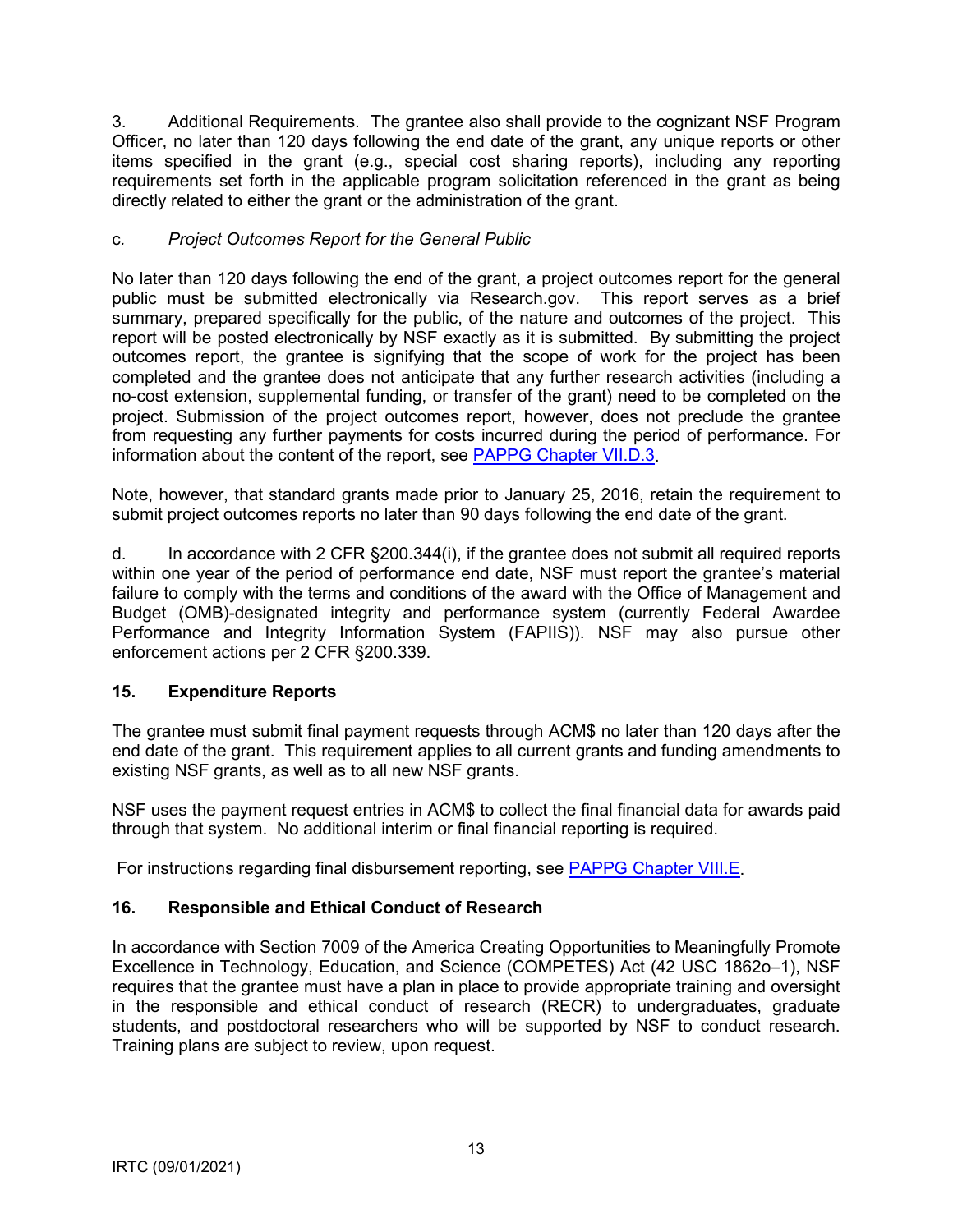<span id="page-13-0"></span>The grantee must designate one or more persons to oversee compliance with the RECR training requirement. The grantee is responsible for verifying that undergraduate students, graduate students, and postdoctoral researchers supported by NSF to conduct research have received training in the responsible and ethical conduct of research, in accordance with the plan the grantee has put in place for their organization.

The grantee shall ensure that these RECR requirements flow down to all subrecipients, or are otherwise appropriately addressed in the subaward.

## **17. Reporting Subawards and Executive Compensation**

**This award term was extracted verbatim from Appendix A to Part 170. For these purposes, the term "you" means the NSF grantee.**

a. Reporting of first-tier subawards

1. Applicability. Unless exempt as provided in paragraph d. of this award term, you must report each action that equals or exceeds \$30,000 in Federal funds for a subaward to a non-Federal entity or Federal agency (see definitions in paragraph e. of this award term).

2. Where and when to report

(i) The non-Federal entity or Federal agency must report each obligating action described in paragraph a.1. of this award term to http://www.fsrs.gov.

(ii) For subaward information, report no later than the end of the month following the month in which the obligation was made. (For example, if the obligation was made on November 7, 2010, the obligation must be reported by no later than December 31, 2010.)

3. What to report. You must report the information about each obligating action that the submission instructions posted at [http://www.fsrs.gov](http://www.fsrs.gov/) specify.

b. Reporting total compensation of recipient executives for non-Federal entities.

1. Applicability and what to report. You must report total compensation for each of your five most highly compensated executives for the preceding completed fiscal year, if:

i. the total Federal funding authorized to date under this Federal award equals or exceeds \$30,000 or more as defined in 2 CFR §170.320;

 $(ii)$  in the preceding fiscal year, you received—

(A) 80 percent or more of your annual gross revenues from Federal procurement contracts (and subcontracts) and Federal financial assistance subject to the Transparency Act, as defined at 2 CFR 170.320 (and subawards); and

(B) \$25,000,000 or more in annual gross revenues from Federal procurement contracts (and subcontracts) and Federal financial assistance subject to the Transparency Act, as defined at 2 CFR 170.320 (and subawards); and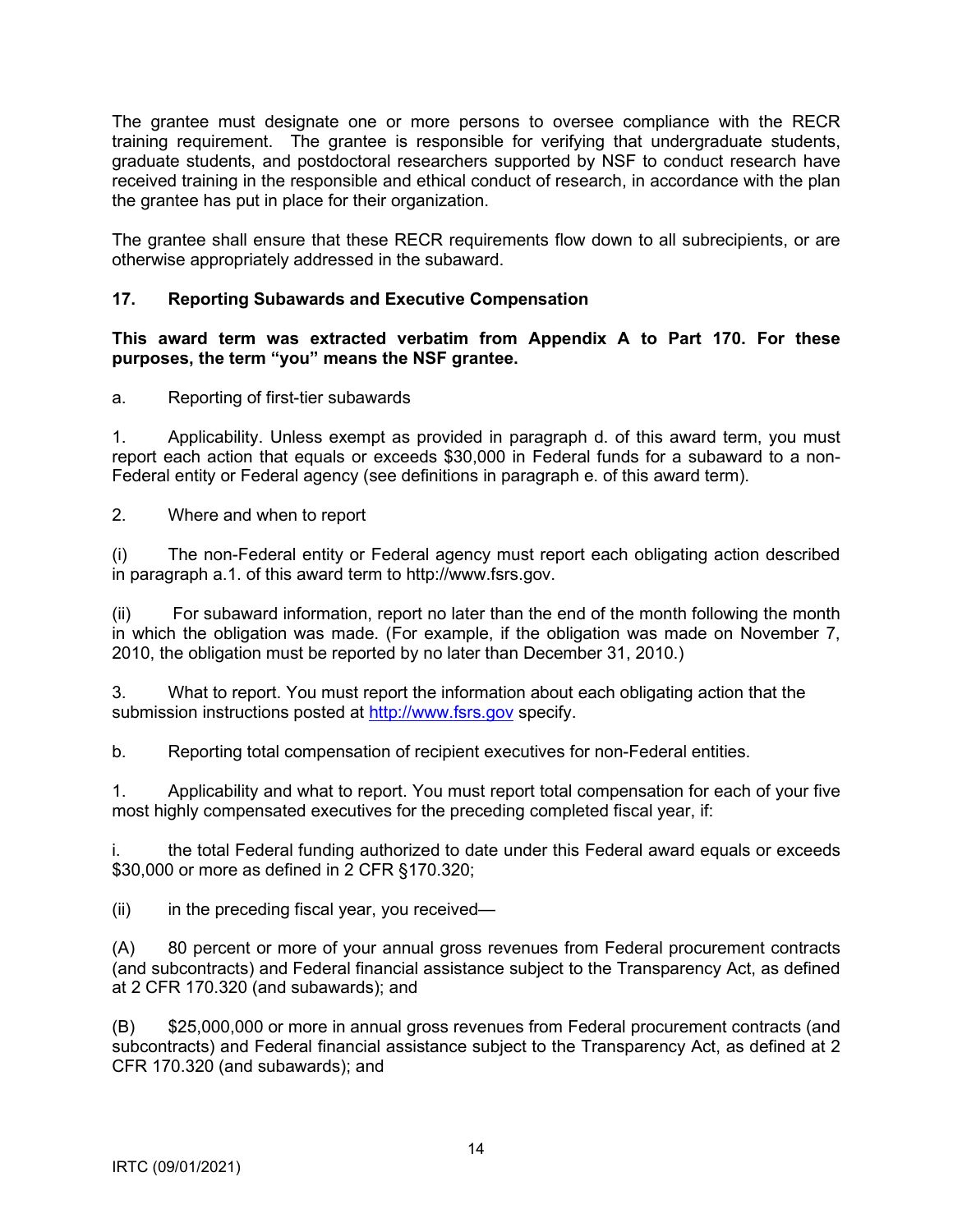(iii) The public does not have access to information about the compensation of the executives through periodic reports filed under section 13(a) or 15(d) of the Securities Exchange Act of 1934 (15 U.S.C. 78m(a), 78o(d)) or section 6104 of the Internal Revenue Code of 1986. (To determine if the public has access to the compensation information, see the U.S. Security and Exchange Commission total compensation filings at http://www.sec.gov/answers/execomp.htm.)

2. Where and when to report. You must report executive total compensation described in paragraph b.1.of this award term:

(i) As part of your registration profile at https://www.sam.gov.

(ii) By the end of the month following the month in which this award is made, and annually thereafter.

c. Reporting of Total Compensation of Subrecipient Executives

1. Applicability and what to report. Unless you are exempt as provided in paragraph d. of this award term, for each first-tier non-Federal entity subrecipient under this grant, the recipient shall report the names and total compensation of each of the subrecipient's five most highly compensated executives for the subrecipient's preceding completed fiscal year, if-

(i) in the subrecipient's preceding fiscal year, the subrecipient received—

(A) 80 percent or more of its annual gross revenues from Federal procurement contracts (and subcontracts) and Federal financial assistance subject to the Transparency Act, as defined at 2 CFR 170.320 (and subawards); and

(B) \$25,000,000 or more in annual gross revenues from Federal procurement contracts (and subcontracts), and Federal financial assistance subject to the Transparency Act (and subawards); and

(ii) The public does not have access to information about the compensation of the executives through periodic reports filed under section 13(a) or 15(d) of the Securities Exchange Act of 1934 (15 U.S.C. 78m(a), 78o(d)) or section 6104 of the Internal Revenue Code of 1986. (To determine if the public has access to the compensation information, see the U.S. Security and Exchange Commission total compensation filings at [http://www.sec.gov/answers/execomp.htm.](http://www.sec.gov/answers/execomp.htm))

2. Where and when to report. You must report subrecipient executive total compensation described in paragraph c.1.of this award term:

(i) To the recipient.

(ii) By the end of the month following the month during which you make the subaward. For example, if a subaward is obligated on any date during the month of October of a given year (i.e., between October 1 and 31), you must report any required compensation information of the subrecipient by November 30 of that year.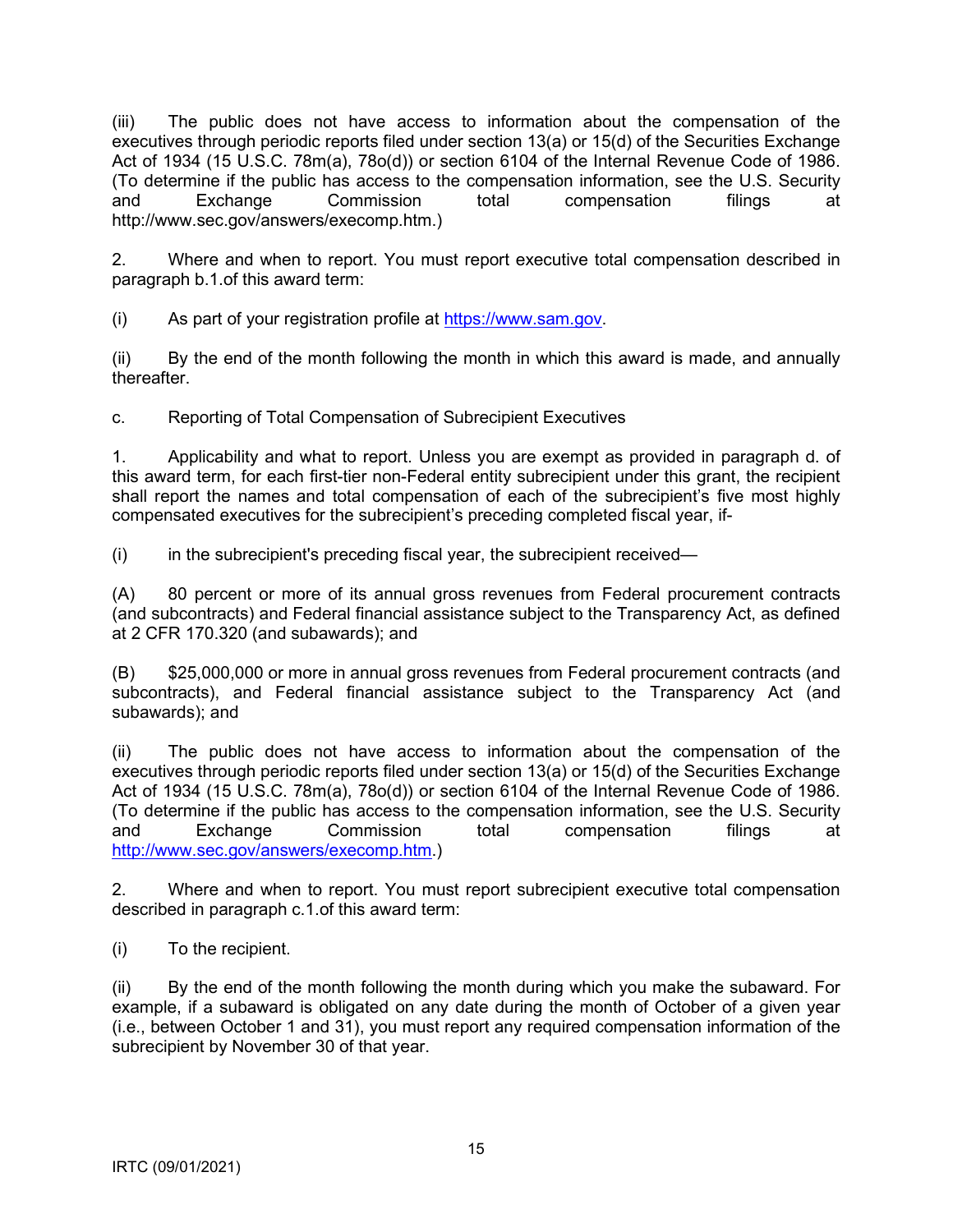d. Exemptions

If, in the previous tax year, you had gross income, from all sources, under \$300,000, you are exempt from the requirements to report:

(i) Subawards,

and

(ii) The total compensation of the five most highly compensated executives of any subrecipient.

e. Definitions. For purposes of this award term:

1. *Federal Agency* means a Federal agency as defined at 5 U.S.C. 551(1) and further clarified by 5 U.S.C. 552(f)

2. *Non-Federal entity* means all of the following, as defined in 2 CFR part 25:

(i) A Governmental organization, which is a State, local government, or Indian tribe;

(ii) A foreign public entity;

(iii) A domestic or foreign nonprofit organization; and,

(iv) A domestic or foreign for-profit organization.

3. *Executive* means officers, managing partners, or any other employees in management positions.

4. *Subaward*:

(i) This term means a legal instrument to provide support for the performance of any portion of the substantive project or program for which you received this award and that you as the recipient award to an eligible subrecipient.

(ii) The term does not include your procurement of property and services needed to carry out the project or program (for further explanation, see 2 CFR §200.330).

(iii) A subaward may be provided through any legal agreement, including an agreement that you or a subrecipient considers a contract.

5. *Subrecipient* means a non-Federal entity or Federal agency that:

(i) Receives a subaward from you (the recipient) under this award; and

(ii) Is accountable to you for the use of the Federal funds provided by the subaward.

6. *Total compensation* means the cash and noncash dollar value earned by the executive during the recipient's or subrecipient's preceding fiscal year and includes the following (for more information see 17 CFR 229.402(c)(2)).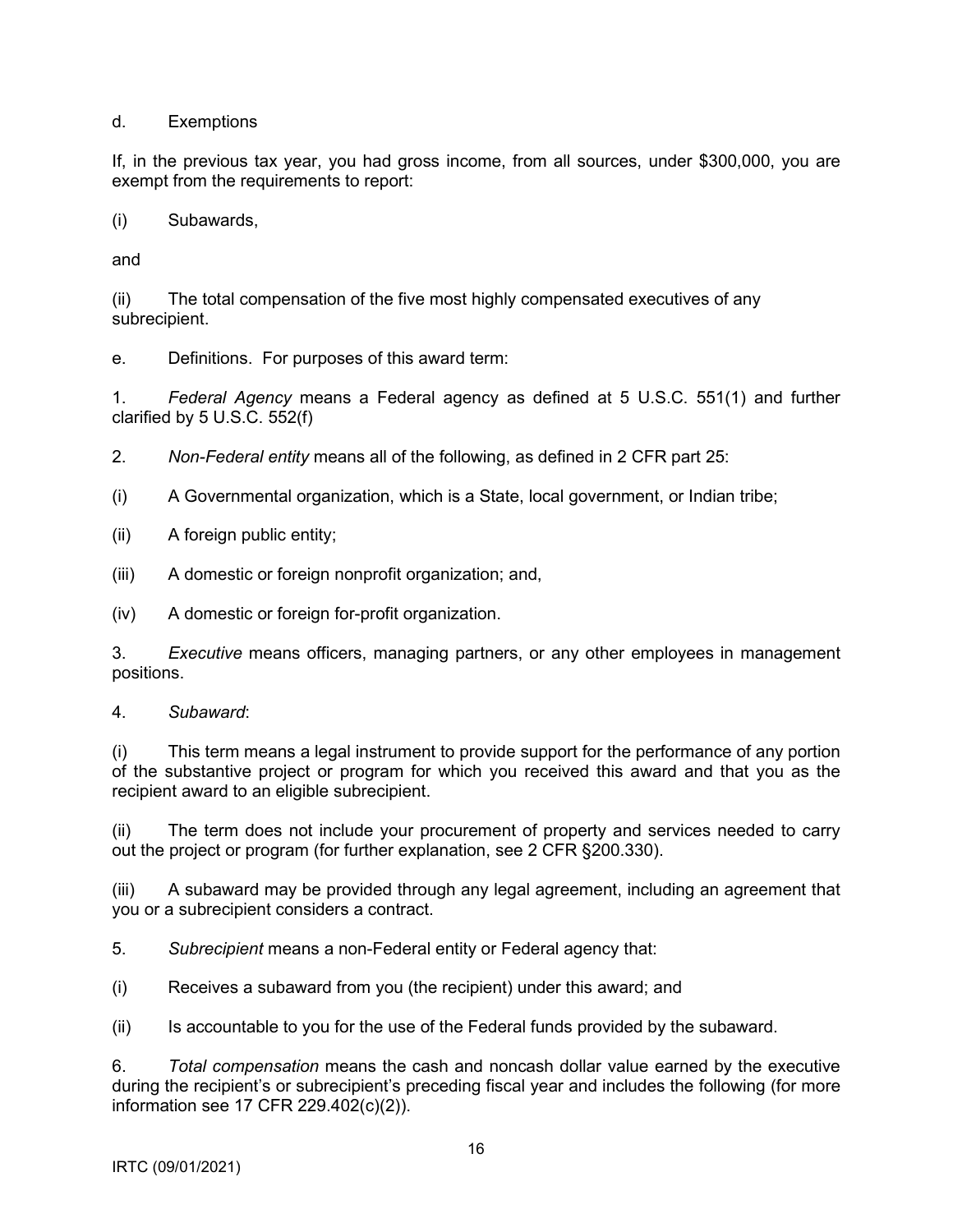## <span id="page-16-0"></span>**18. System for Award Management and Universal Identifier Requirements**

### **This award term was extracted verbatim from Appendix A to Part 25. For these purposes, the term "you" means the NSF grantee.**

A. Requirement for System for Award Management

Unless you are exempted from this requirement under 2 CFR §25.110, you as the recipient must maintain current information in the SAM. This includes information on your immediate and highest level owner and subsidiaries, as well as on all of your predecessors that have been awarded a Federal contract or Federal financial assistance within the last three years, if applicable, until you submit the final financial report required under this Federal award or receive the final payment, whichever is later. This requires that you review and update the information at least annually after the initial registration, and more frequently if required by changes in your information or another Federal award term.

B. Requirement for Unique Entity Identifier

If you are authorized to make subawards under this Federal award, you:

1. Must notify potential subrecipients that no entity (see definition in paragraph C of this award term) may receive a subaward from you until the entity has provided its Unique Entity Identifier to you.

2. May not make a subaward to an entity unless the entity has provided its Unique Entity Identifier to you. Subrecipients are not required to obtain an active SAM registration but must obtain a Unique Entity Identifier.

C. Definitions

For purposes of this term:

1. *System for Award Management (SAM)* means the Federal repository into which a recipient must provide information required for the conduct of business as a recipient. Additional information about registration procedures may be found at the SAM Internet site (currently at *https://www.sam.gov*).

2*. Unique Entity Identifier* means the identifier assigned by SAM to uniquely identify business entities.

3*. Entity* includes non-Federal entities as defined at 2 CFR §200.1 and also includes all of the following, for purposes of this part:

- a. A foreign organization;
- b. A foreign public entity;
- c. A domestic or foreign for-profit organization; and
- d. A Federal agency.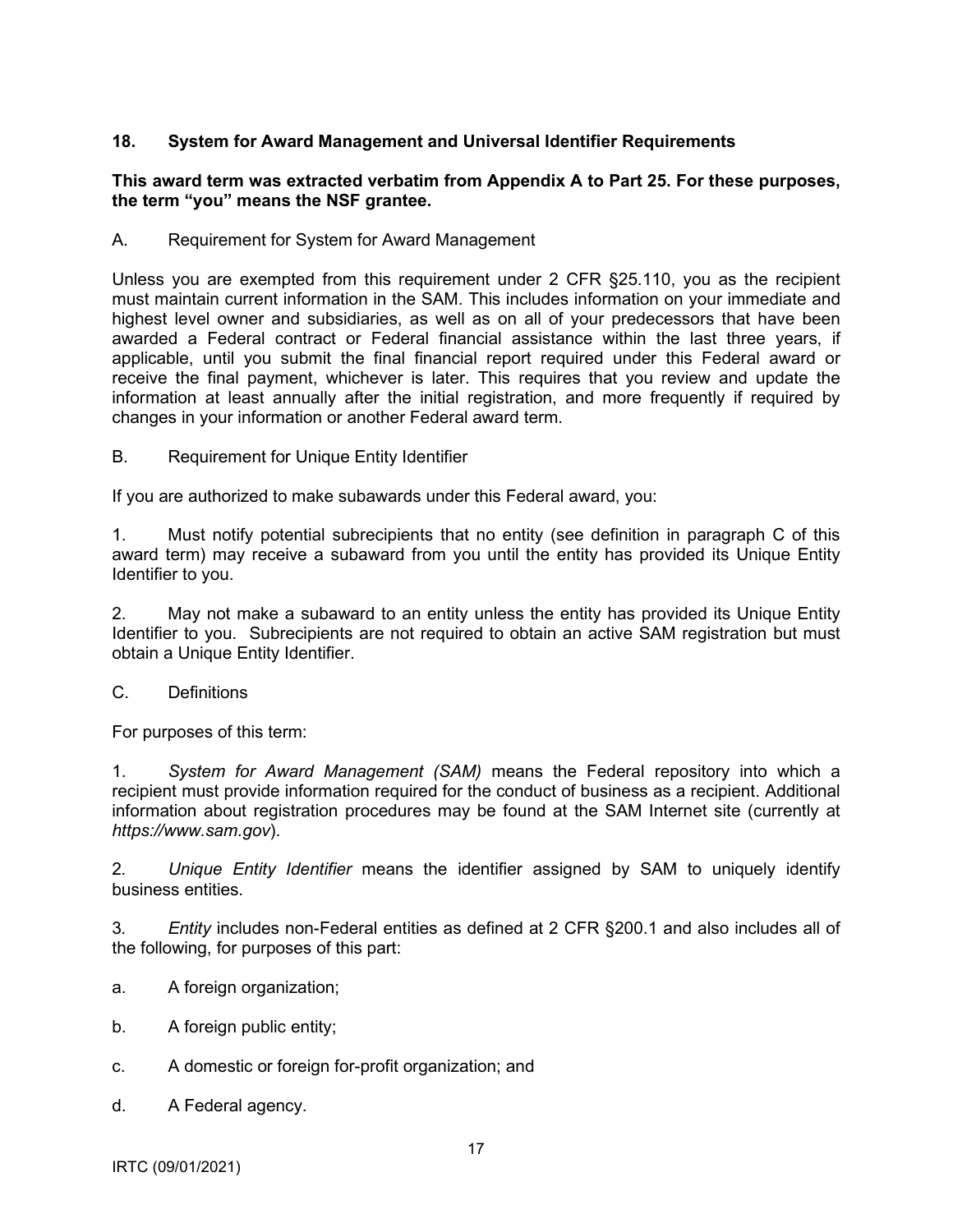- <span id="page-17-0"></span>4. *Subaward* has the meaning given in 2 CFR §200.1.
- 5. *Subrecipient* has the meaning given in 2 CFR §200.1.

## **19. Information Collection**

Information collection activities performed under this grant are the responsibility of the grantee, and NSF support of the project does not constitute NSF approval of the survey design, questionnaire content, or information collection procedures. The grantee shall not represent to respondents that such information is being collected for or in association with the National Science Foundation or any other U.S. Government agency without the specific written approval of such information collection plan or device by NSF. This requirement, however, is not intended to preclude mention of NSF support of the project in response to an inquiry or acknowledgment of such support in any publication of this information.

### **20. Copyrighted Material**

a. Definition

*Subject writing* means any material that:

- 1. is or may be copyrighted under [Title 17 of the USC;](http://www.copyright.gov/title17/) and
- 2. is produced by the grantee or its employees in the performance of work under this grant.

Subject writings include such items as reports, books, journal articles, software, databases, sound recordings, videotapes, and videodiscs.

b. Copyright Ownership, U.S. Government License

Except as otherwise specified in the grant or by this paragraph, the grantee may own or permit others to own copyright in all subject writings. The grantee agrees that if it or anyone else does own copyright in a subject writing, the U.S. government will have a nonexclusive, nontransferable, irrevocable, royalty-free license to exercise or have exercised for or on behalf of the U.S. throughout the world all the exclusive rights provided by copyright. Such license, however, will not include the right to sell copies or phonorecords of the copyrighted works to the public.

c. Grants Affected by International Agreements

If the grant indicates it is subject to an identified international agreement or treaty, NSF can direct the grantee to convey to any foreign participant or otherwise dispose of such rights to subject writings as are required to comply with that agreement or treaty.

d. Grantee Action to Protect U.S. Government Interests

The grantee agrees to acquire, through written agreement or an employment relationship, the ability to comply with the requirements of the preceding paragraphs and, in particular, to acquire the ability to convey rights in a subject writing to a foreign participant if directed by NSF under the previous paragraph. The grantee further agrees that any transfer of copyright or any other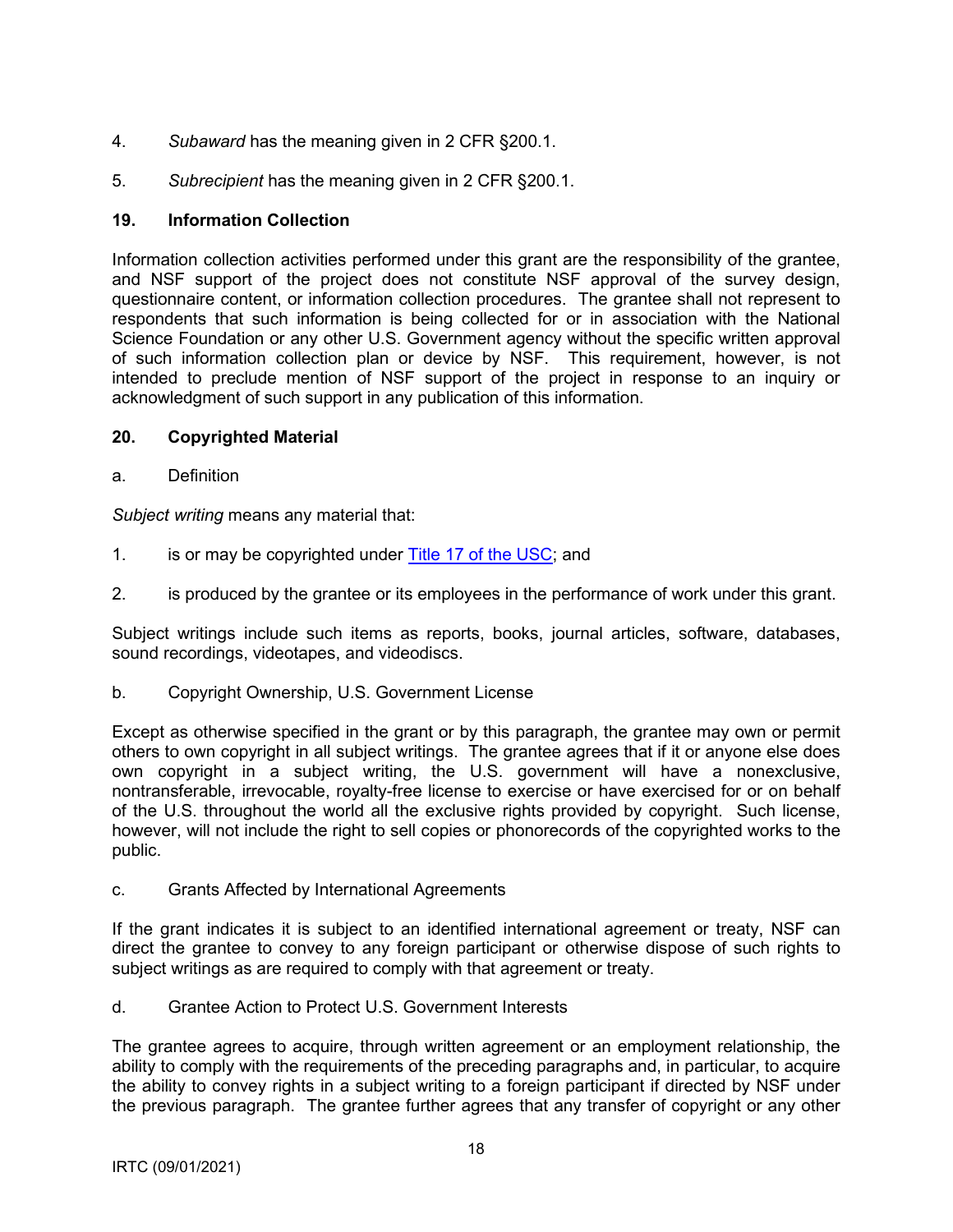<span id="page-18-0"></span>rights to a subject writing, by it or anyone whom it has allowed to own such rights, will be made subject to the requirements of this article.

## **21. Public Access to Copyrighted Material**

NSF's Public Access Policy applies to awards, funded in whole or in part, as a result of proposals submitted, or due, on or after January 25, 2016. NSF's Public Access Policy may be viewed at [http://www.nsf.gov/news/special\\_reports/public\\_access/.](http://www.nsf.gov/news/special_reports/public_access/)

NSF's policy on public access to copyrighted material (Public Access Policy) reflects the Foundation's commitment to making certain that, to the extent possible, the American public, industry and the scientific community have access to the results of federally funded scientific research. Pursuant to this policy, the grantee must ensure that all articles in peer-reviewed scholarly journals and papers in juried conference proceedings:

- are deposited in a public access compliant repository (as identified in the Public Access Policy);
- are available for download, reading and analysis within 12 months of publication;
- possess a minimum set of machine-readable metadata elements as described in the Public Access Policy;
- are reported in annual and final reports with a persistent identifier.

Either the final printed version or the final peer-reviewed manuscript is acceptable for deposit.

#### **22. Program Income**

a. Definition

The following provisions implement applicable portions of 2 CFR §200.307. *Program income* means gross income earned by the grantee that is directly generated by a supported activity or earned as a result of the grant during the period of performance.

Except as otherwise provided in Federal statutes, regulations, or the terms and conditions of the grant, program income does not include rebates, credits, discounts, and interest earned on any of them. Note that registration fees collected under NSF-supported conferences are considered program income.

- b. NSF Policy
- 1. Standard Treatment

Unless otherwise specified in the grant, program income received or accruing to the grantee during the period of the grant is to be retained by the grantee, added to the funds committed to the project by NSF, and thus used to further project objectives. The grantee has no obligation to NSF with respect to program income received beyond the period of the grant. The grantee also is not accountable to NSF with respect to program income earned from license fees and royalties for copyrighted material, patents, patent applications, trademarks, and inventions made under a Federal Award to which 37 CFR part 401 is applicable (see [PAPPG Chapter VIII.D.4\).](https://www.nsf.gov/pubs/policydocs/pappg20_1/pappg_8.jsp#VIIID4)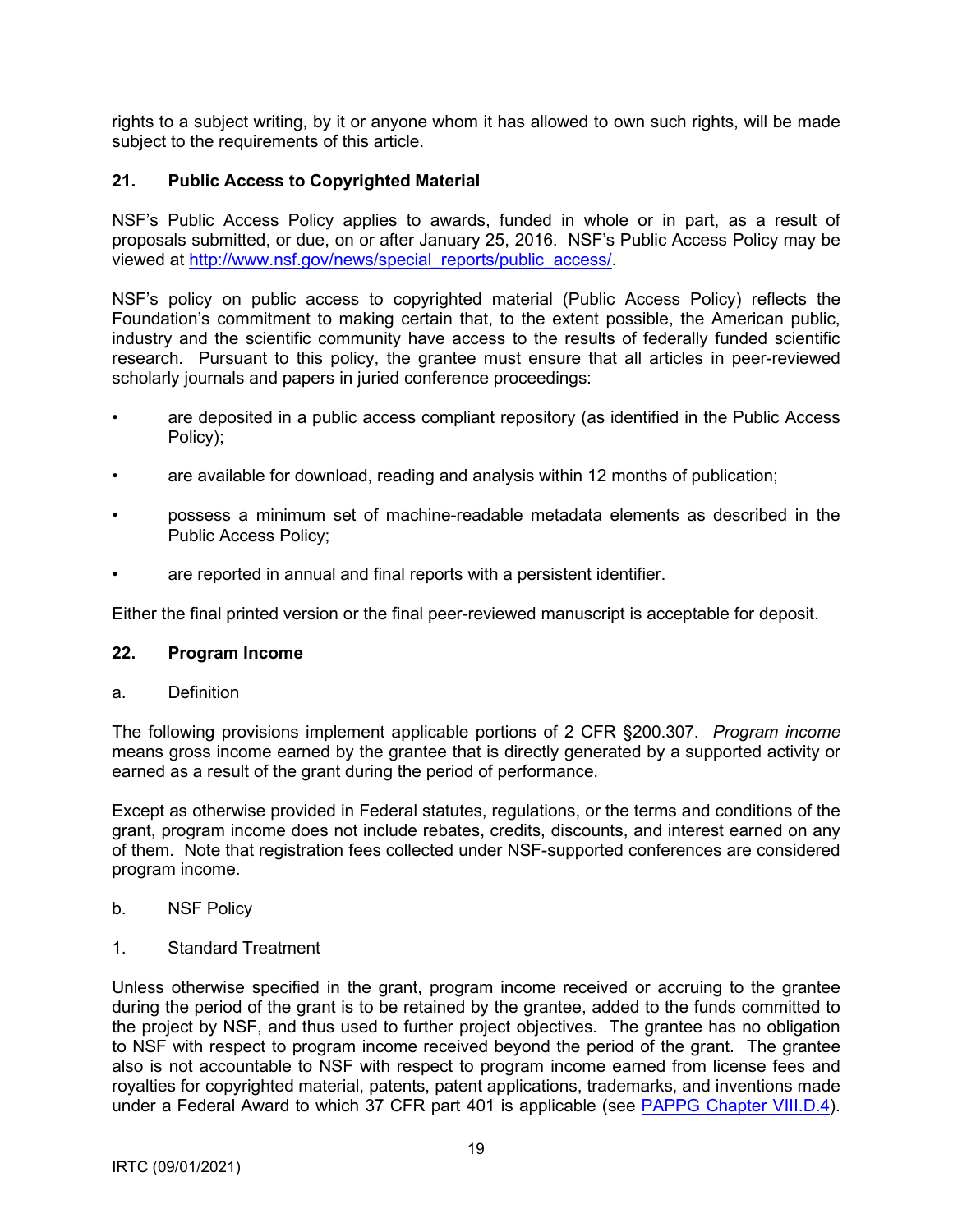However, Patent and Trademark Amendments (35 USC 18) shall apply to inventions made under a grant.

Efforts should be made to avoid having unexpended program income remaining at the end of the grant. Program income earned during the project period should be expended prior to requesting reimbursement against the grant. In the event a grantee has unexpended program income remaining at the end of the grant, it must be remitted to NSF by crediting costs otherwise chargeable against the grant. If it is not possible to record the credit via ACM\$, the excess program income must be remitted to NSF electronically or by check payable to the National Science Foundation.

### 2. Special Treatment

In exceptional circumstances, NSF may approve use of a special grant provision to restrict or eliminate a grantee's control of income earned through NSF-supported activities if it determines that this would best serve the purposes of a particular program or grant. The special provisions may require treatment of the program income via use of the deductive method, the Federal share of program income be kept in a separate account or reported on and/or remitted for such periods as may be reasonable under the circumstances.

If, in accordance with the grant terms and conditions program income is designated for deductive treatment, it must be remitted to NSF by crediting costs otherwise chargeable against the grant. Program Income in excess of the grant will be remitted to NSF electronically or by check payable to the National Science Foundation.

### c. Records Retention

The grantee is required to retain appropriate financial and other records relating to program income earned during the grant period of performance and for three years beyond the date of submission of the final financial disbursements in ACM\$. For instructions regarding final disbursement reporting, see [PAPPG Chapter VIII.E.](https://www.nsf.gov/pubs/policydocs/pappg20_1/pappg_8.jsp#VIIIE)

### d. Reporting Requirements

On an annual basis, the grantee is required to submit a Program Income Reporting Worksheet to NSF in order to report program income earned/expended for any of their grants during the previous 12 months or to validate that they did not earn/expend program income for any of their grants during the applicable period. The Program Income Reporting Worksheet utilizes the standard OMB-approved Government-wide data elements from the Program Income section of the Federal Financial Report (SF 425) and is due 45 days after the end of the Federal Fiscal Year. The Program Income Reporting Worksheet and related instructions are available through Research.gov [\(http://research.gov/programincome\).](http://research.gov/programincome)

Failure to report program income or to validate that no program income was earned or expended could result in suspension of future grant payments.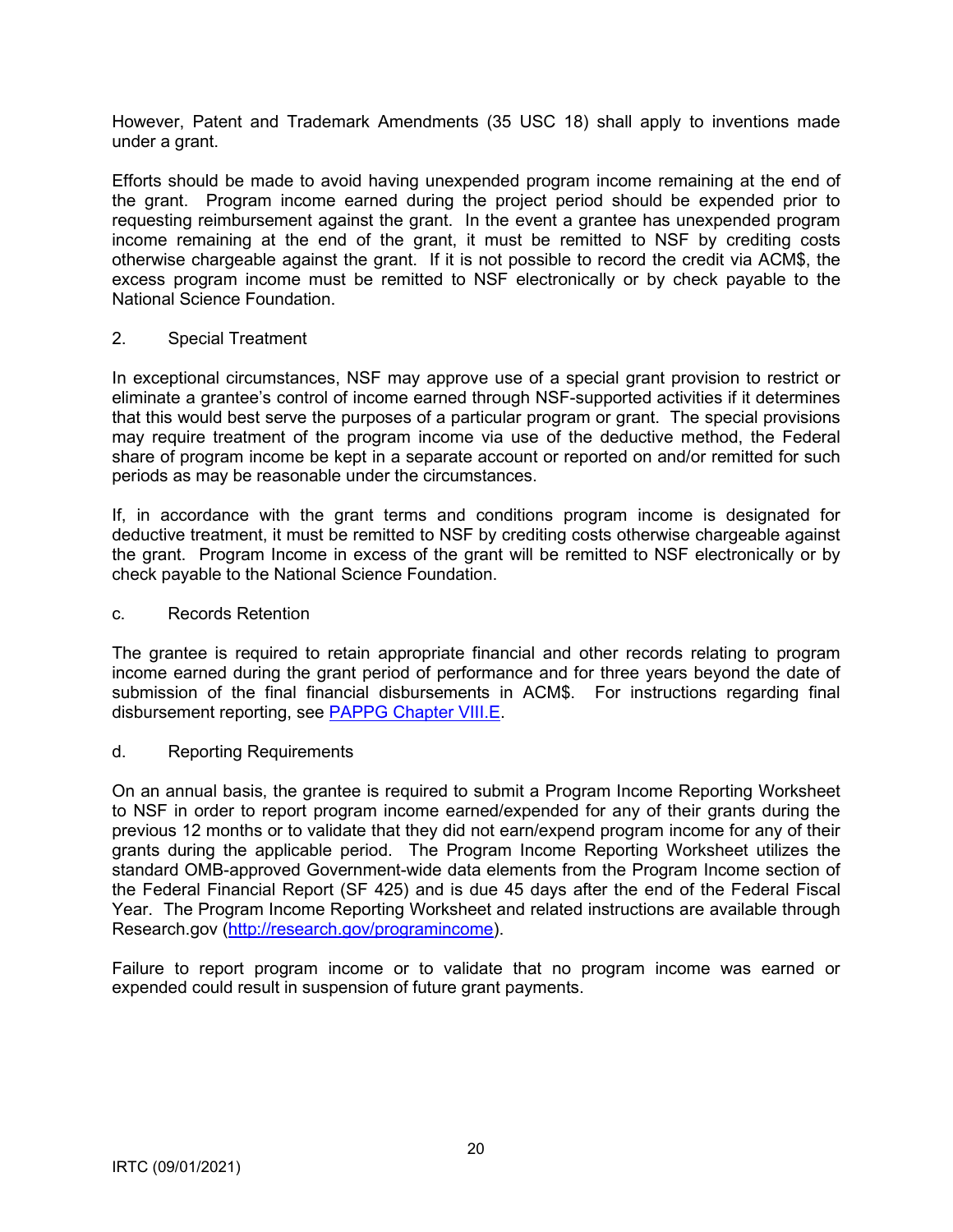## <span id="page-20-0"></span>**23. Publications**

## a*.* Acknowledgment of Support

The grantee is responsible for assuring that an acknowledgment of NSF support:

1. is made in any publication (including World Wide Web sites) of any material based on or developed under this project, in the following terms:

"This material is based upon work supported by the National Science Foundation under Grant No. (NSF grant number)."

2. is orally acknowledged during all news media interviews, including popular media such as radio, television, and news magazines.

b. News Releases

The grantee is strongly encouraged to consult with and notify the cognizant NSF Program Officer or his/her designee prior to issuing news releases concerning NSF-supported activities.

c. Disclaimer

The grantee is responsible for assuring that every publication of material (including World Wide Web pages) based on or developed under this grant, except scientific articles or papers appearing in scientific, technical, or professional journals, contains the following disclaimer:

"Any opinions, findings, and conclusions or recommendations expressed in this material are those of the author(s) and do not necessarily reflect the views of the National Science Foundation."

d. Copies for NSF

The grantee is responsible for assuring that the cognizant NSF Program Officer is provided access to, either electronically or in paper form, a copy of every publication of material based on or developed under this grant, clearly labeled with the grant number and other appropriate identifying information, promptly after publication.

## **24. Patent Rights**

Unless otherwise specified in the award notice, if this grant is for experimental, developmental, or research work, the clause found in [PAPPG Chapter XI.D.1](https://www.nsf.gov/pubs/policydocs/pappg20_1/pappg_11.jsp#XID1) (implementing the Bayh-Dole Act, [35 USC 200 et seq.]) applies. The grantee will include that clause in all subawards for experimental, developmental, or research activities.

## **25. Cost Sharing and Cost Sharing Records**

### a. General

1. The grantee must cost share in accordance with any amount specified on Line M of the grant budget. Cost sharing participation in other projects may not be counted towards meeting the specific cost sharing requirements of the grant and must come from non-Federal sources.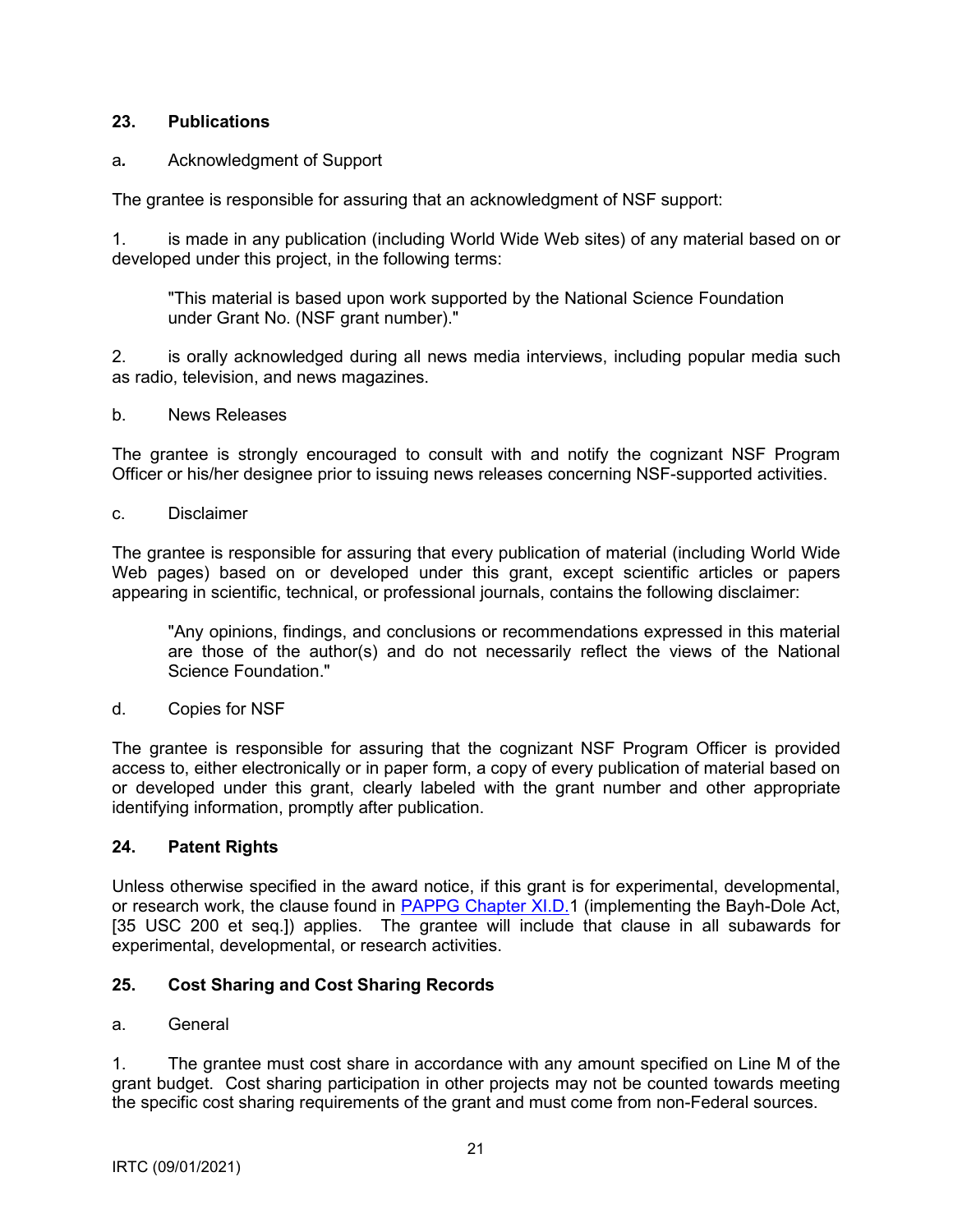<span id="page-21-0"></span>2. Should the grantee become aware that it may be unable to provide the cost sharing of at least the amount identified on Line M of the NSF grant budget, it must: a) immediately provide written notification to the cognizant NSF Grants Officer of the situation; and b) indicate steps it plans to take to secure replacement cost sharing; or c) indicate the plans it has to either continue or phase out the project in the absence of the approved level of cost sharing.

3. Should NSF agree to the organization's proposed plans, the cognizant NSF Grants Officer will modify the grant accordingly, including, if appropriate, reducing the amount of NSF support. Should the organization's plans be unacceptable to NSF, the grant may be subject to termination. NSF modifications to proposed cost sharing revisions are made on a case-by-case basis.

4. Failure by the organization to notify NSF, in accordance with paragraph 2. above, may result in the disallowance of some or all of the costs charged to the grant; the subsequent recovery by NSF of some or all of the NSF funds provided under the grant; possible termination of the grant; and may constitute a violation of the terms of the grant so serious as to provide grounds for subsequent suspension or debarment.

## b. Cost Sharing Records

The grantee must maintain records of all project costs that are claimed by the grantee as cost sharing as well as records of costs to be paid by the Government. Such records are subject to audit. Acceptable forms of cost sharing contributions are those that meet the criteria identified in 2 CFR §200.306. Unless otherwise specified in the grant, approval is given to include unrecovered indirect costs as part of cost sharing or matching contributions. If the grantee's cost participation includes in-kind contributions, the basis for determining the valuation for volunteer services and donated property must be documented.

### c. Cost Sharing Reports

The amount of mandatory cost sharing must be documented (on an annual and final basis), certified by the Authorized Organizational Representative, and reported to the cognizant NSF Program Officer via use of NSF's electronic systems. Such notifications must be submitted no later than 90 days prior to the end of the current budget period to meet the annual notification requirement, and no later than 120 days following the end date of the grant to meet the final notification requirement. The cost share notification is considered due during the 90- or 120-day period respectively. The notification becomes overdue **the day after the respective 90- or 120-day period ends.** Note, however, that standard grants made prior to January 25, 2016, retain the requirement to submit final cost sharing reports no later than 90 days following the end date of the grant.

## **26. Audit and Records**

a. Financial records, supporting documents, statistical records, and other records pertinent to this grant must be retained by the grantee for a period of three years from submission of the Final Project Report specified in Article 14b.

1. Records that relate to audits, appeals, litigation, or the settlement of claims arising out of the performance of the project must be retained until final disposition of such audits, appeals, litigation, or claims has been reached.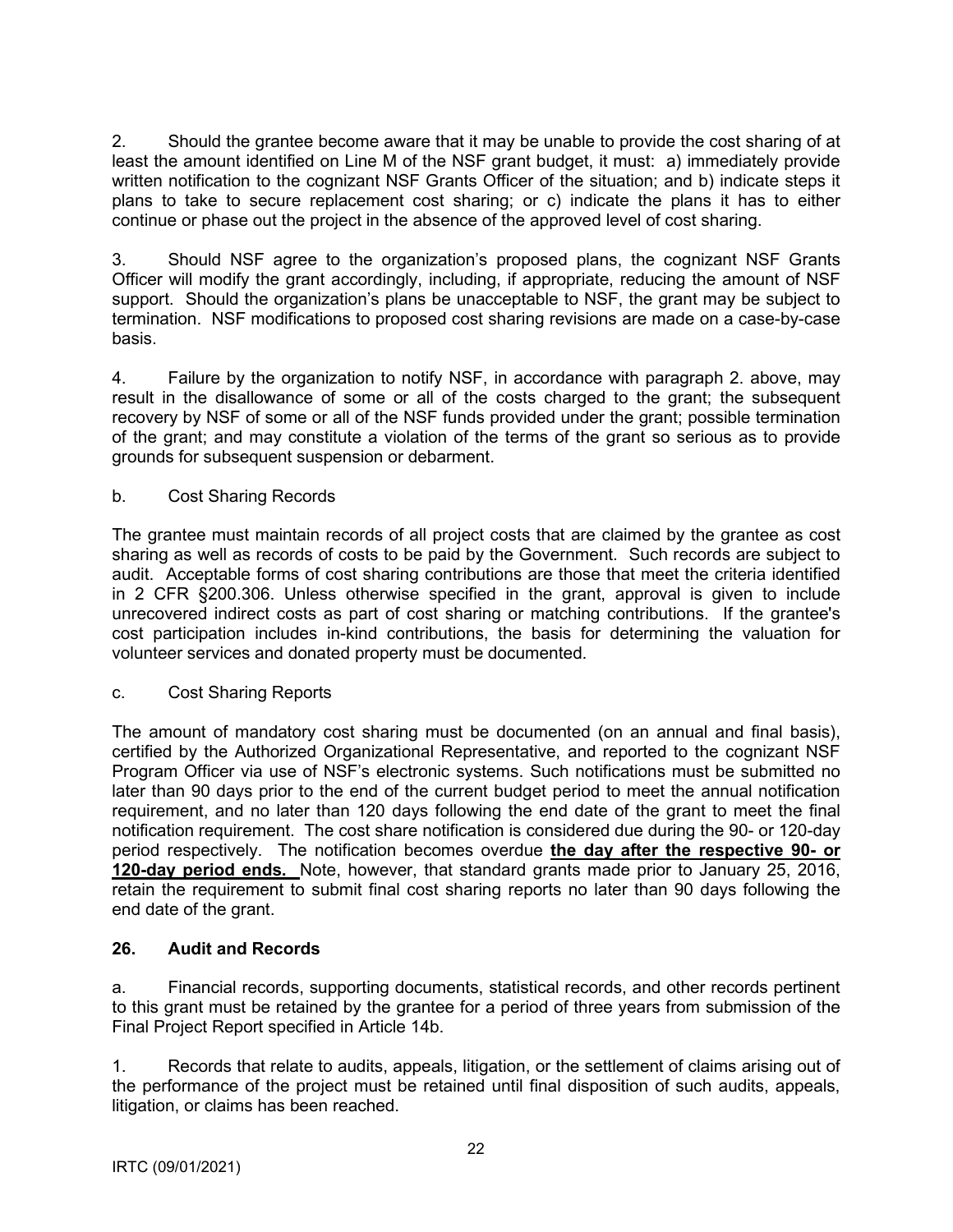<span id="page-22-0"></span>2. Records relating to projects subject to special project income provisions must be retained until three years from the end of the grantee's fiscal year in which the grant requirement for reporting income expires.

b. Unless court action or audit proceedings have been initiated, the grantee may substitute electronic copies of original records.

c. The Director of the National Science Foundation and the Comptroller General of the U.S., or any of their duly authorized representatives, shall have access to any pertinent books, documents, papers, and records of the grantee and of the performing organization, if different, to make audits, examinations, excerpts, and transcripts. Further, any negotiated contract in excess of the simplified acquisition threshold (currently \$250,000) made by the grantee shall include a provision to the effect that the grantee, the Director of the National Science Foundation, the Comptroller General of the U.S., or any of their duly authorized representatives shall have access to pertinent records for similar purposes.

d. In order to avoid duplicate record keeping, NSF may make special arrangements with the grantee to retain any records that are needed for joint use. NSF may request transfer to its custody of records not needed by the grantee when it determines that the records possess longterm retention value. When the records are transferred to or maintained by NSF the three-year retention requirement is not applicable to the grantee. In the rare event that this provision is exercised, NSF will negotiate a mutually agreeable arrangement with the grantee regarding reimbursement of costs.

### **27. Site Visits**

NSF, through authorized representatives, has the right, at all reasonable times, to make site visits to review project accomplishments and management control systems and to provide such technical assistance as may be required. If any site visit is made by NSF on the premises of the grantee or a subrecipient under a grant, the grantee shall provide and shall require its subrecipients to provide all reasonable facilities and assistance for the safety and convenience of the U.S. Government representatives in the performance of their duties. All site visits and evaluations shall be performed in such a manner that will not unduly delay the work.

#### **28. Termination and Enforcement**

a. Any suspension or termination action taken by NSF must be issued by a cognizant NSF Grants Officer and will be in accordance with this article, 2 CFR §200.340, and [PAPPG Chapter](https://www.nsf.gov/pubs/policydocs/pappg20_1/pappg_12.jsp#XIIA)  [XII.A.](https://www.nsf.gov/pubs/policydocs/pappg20_1/pappg_12.jsp#XIIA)

b. The grant may be suspended or terminated in whole or in part in any of the following situations:

1. By NSF, if the grantee fails to comply with the terms and conditions of a Federal grant;

2. By NSF, to the greatest extent authorized by law, if a grant no longer effectuates the program goals or agency priorities;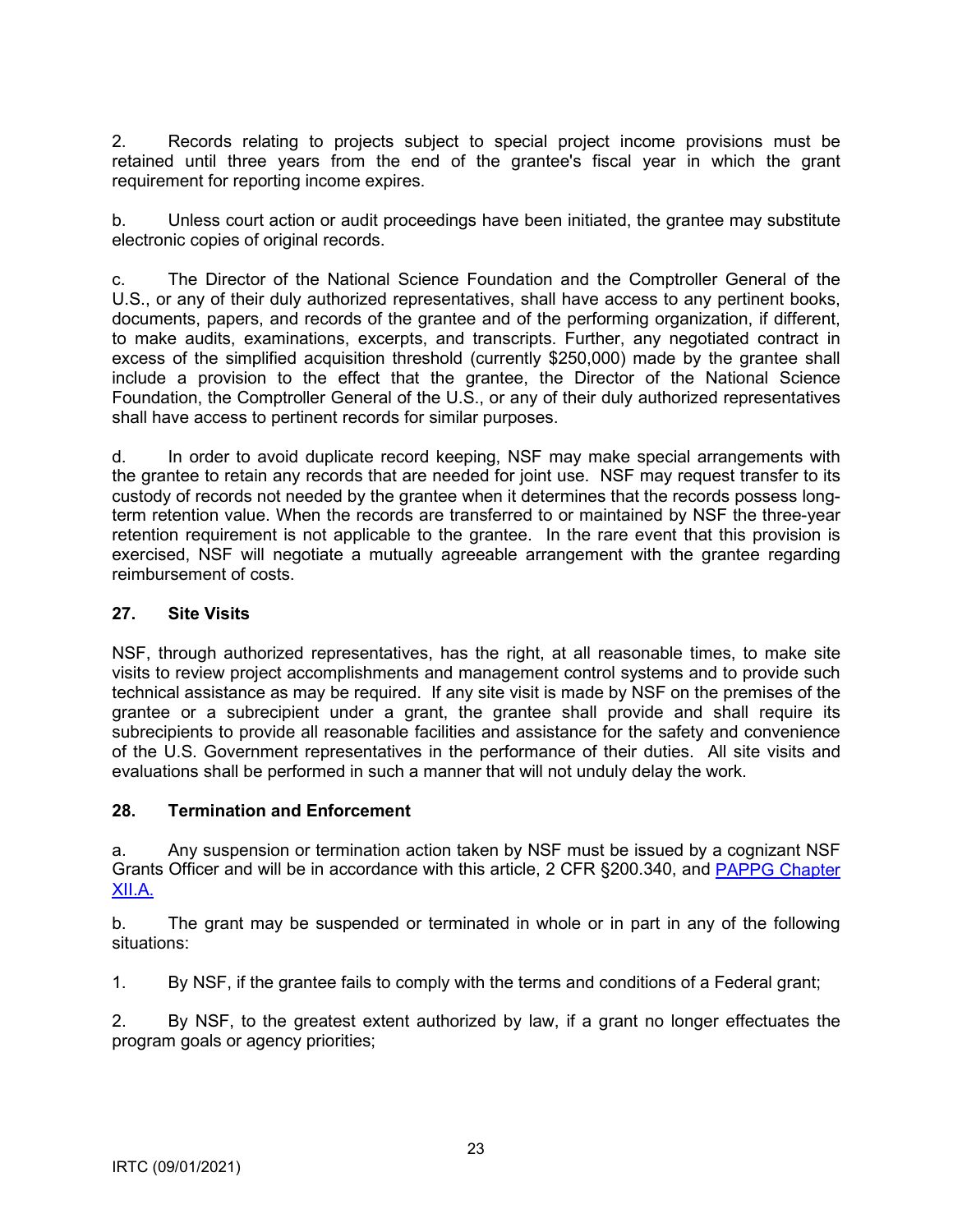<span id="page-23-0"></span>3. By NSF, with the consent of the grantee, in which case the two parties must agree upon the termination conditions, including the effective date and, in the case of partial termination, the portion to be terminated.

4. By the grantee upon sending to NSF written notification setting forth the reasons for such termination, the effective date, and, in the case of partial termination, the portion to be terminated. However, if NSF determines in the case of partial termination that the reduced or modified portion of the NSF grant will not accomplish the purposes for which the NSF grant was made, NSF may terminate the Federal grant in its entirety;

5. By NSF, pursuant to termination provisions included in the NSF grant; or

6. By NSF, when ordered by the Deputy Director under NSF's Regulation on Research Misconduct [45 CFR Part 689].

c. Normally, action by NSF to suspend or terminate a grant will be taken only after the grantee has been informed by NSF of any deficiency on its part and given an opportunity to correct it; but NSF may immediately suspend or terminate the grant without notice when it believes such action is reasonable to protect the interests of the Government.

d. No costs incurred during a suspension period or after the effective date of a termination will be allowable, except those costs which, in the opinion of NSF, the grantee could not reasonably avoid or eliminate, or which were otherwise authorized by the suspension or termination notice, provided such costs would otherwise be allowable under the terms of the grant and the governing cost principles.

e. Within 30 days of the termination date, the grantee will furnish a summary of progress under the grant and an itemized accounting of costs incurred prior to the termination date or pursuant to d, above. Final allowable costs under a termination settlement shall be in accordance with the terms of the grant, including this article, and the governing cost principles, giving due consideration to the progress under the grant. In no event will the total of NSF payments under a terminated grant exceed the grant amount, or the NSF pro rata share of the total project costs when cost sharing was anticipated, whichever is less.

f. When an NSF grant is terminated or partially terminated, both NSF and the grantee remain responsible for compliance with the requirements in 2 CFR §§200.343 and 200.344.

g. A notice of termination other than by mutual agreement and/or the final settlement amount may be subject to review pursuant to Article 29.

h. NSF will report grant terminations to the OMB-designated integrity and performance system in accordance with Federal regulation, but only after the grantee has had an opportunity to exhaust the review procedures contained in [PAPPG Chapter XII.B.](https://www.nsf.gov/pubs/policydocs/pappg20_1/pappg_12.jsp#XIIB) See also Article 14.d for additional information on FAPIIS.

## **29. Termination Review Procedure**

a. A request for review of a notice of termination or settlement should be addressed to the Division Director, Division of Grants and Agreements, National Science Foundation, 2415 Eisenhower Avenue, Alexandria, VA, 22314. It must be postmarked no later than 30 days after the date of the letter notifying the grantee of the termination or settlement.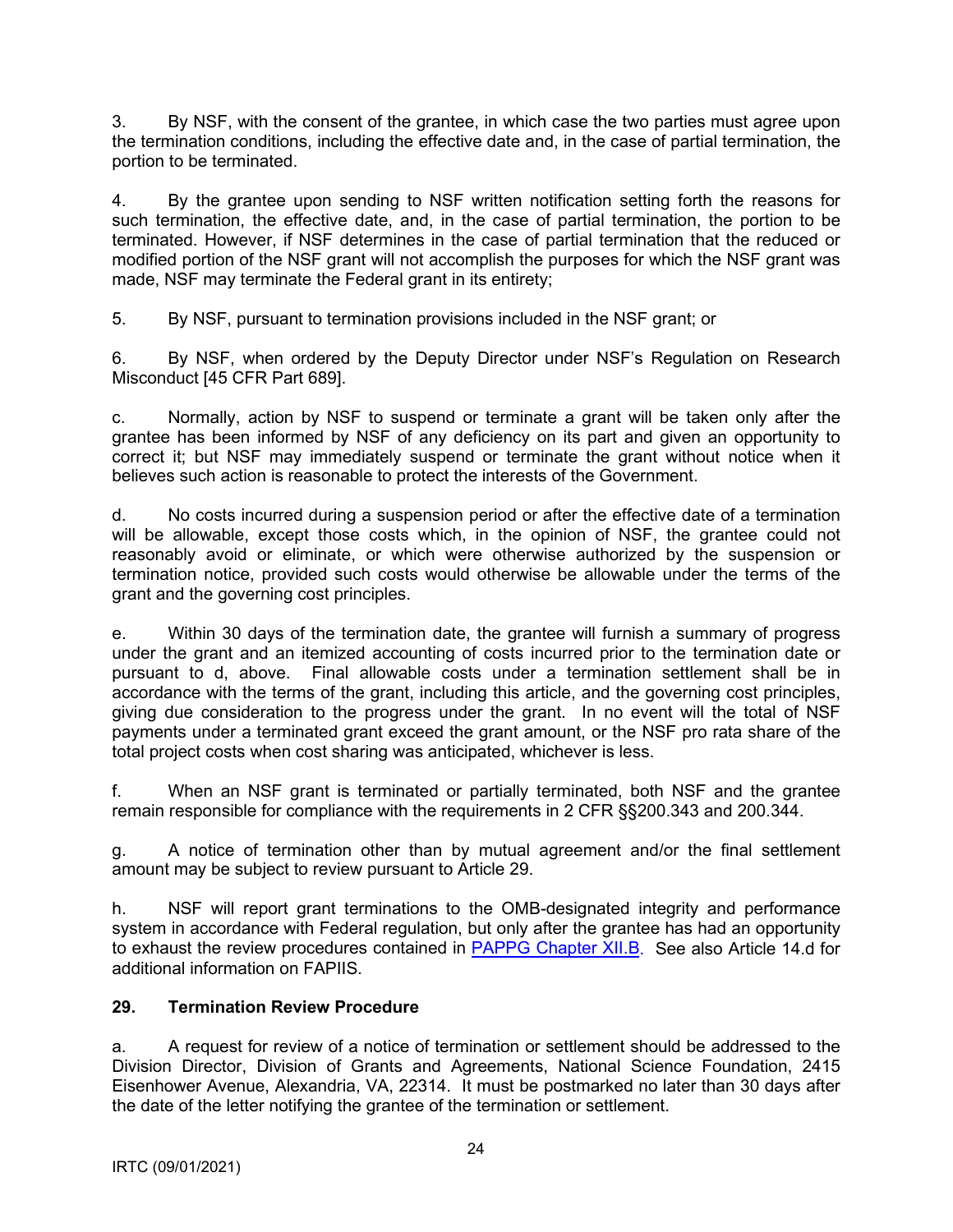<span id="page-24-0"></span>b. The request for review must contain a full statement of the grantee's position and the pertinent facts and reasons in support of such position.

c. Review of a notice of termination or settlement will be conducted in accordance with [PAPPG Chapter XII.B.3](https://www.nsf.gov/pubs/policydocs/pappg20_1/pappg_12.jsp#XIIB).

d. Pending resolution of the request for review, the notice of termination shall remain in effect.

### **30. Human Research Subjects**

The grantee is responsible for the protection of the rights and welfare of any human subjects involved in research, development, and related activities supported by this grant. The grantee agrees to comply with the NSF regulation, entitled, "Protection of Human Subjects [45 CFR 690]."

### **31. Life Sciences Dual Use Research of Concern (DURC)**

This Article applies to all research, for which NSF grant funds may be used, that potentially falls within the scope of the *[US Government Policy for Institutional](http://www.phe.gov/s3/dualuse/Pages/default.aspx) Oversight of Life Sciences Dual [Use Research of Concern](http://www.phe.gov/s3/dualuse/Pages/default.aspx)* as published in September 2014, hereafter referred to as the "Policy". See also [PAPPG Chapter XI.B.5](https://www.nsf.gov/pubs/policydocs/pappg20_1/pappg_11.jsp#XIB5).

The grantee is responsible for monitoring the research progress and for implementation of all appropriate biosafety and biosecurity risk mitigation measures including compliance with all applicable laws and regulations related to that implementation, including the Policy specified above. (See also <https://osp.od.nih.gov/?s=Dual+Use+Research+of+Concern> for Frequently Asked Questions, case studies, and other educational materials on DURC.)

## **32. Investigator Financial Disclosure Policy**

If the grantee employs more than 50 persons, the grantee must maintain an appropriate written and enforced policy on conflict of interest consistent with the provisions of PAPPG [Chapter IX.A.](https://nsf.gov/pubs/policydocs/pappg20_1/pappg_9.jsp#IXA)

#### **33. Animal Welfare**

Grants involving the care or use of vertebrate animals shall comply will all applicable laws in the foreign country where the activities will be conducted and the [International Guiding Principles for](http://grants.nih.gov/grants/olaw/Guiding_Principles_2012.pdf)  [Biomedical Research Involving Animals](http://grants.nih.gov/grants/olaw/Guiding_Principles_2012.pdf) will be followed.

#### **34. Trafficking in Persons**

Grantees shall comply with the Trafficking Victims Protection Act of 2000 (22 USC 7104(g)) as implemented by [2 CFR](http://www.ecfr.gov/cgi-bin/text-idx?tpl=/ecfrbrowse/Title02/2cfr175_main_02.tpl) 175.

### **35. Research Involving Recombinant or Synthetic Nucleic Acid Molecules Outside the U.S.**

If this grant supports research involving recombinant or synthetic nucleic acid molecules that is performed outside of the U.S. using funds provided by NSF for transportation, salaries, or direct research expenses, the grantee agrees to comply with the [Guidelines for Research Involving](http://osp.od.nih.gov/office-biotechnology-activities/biosafety/nih-guidelines)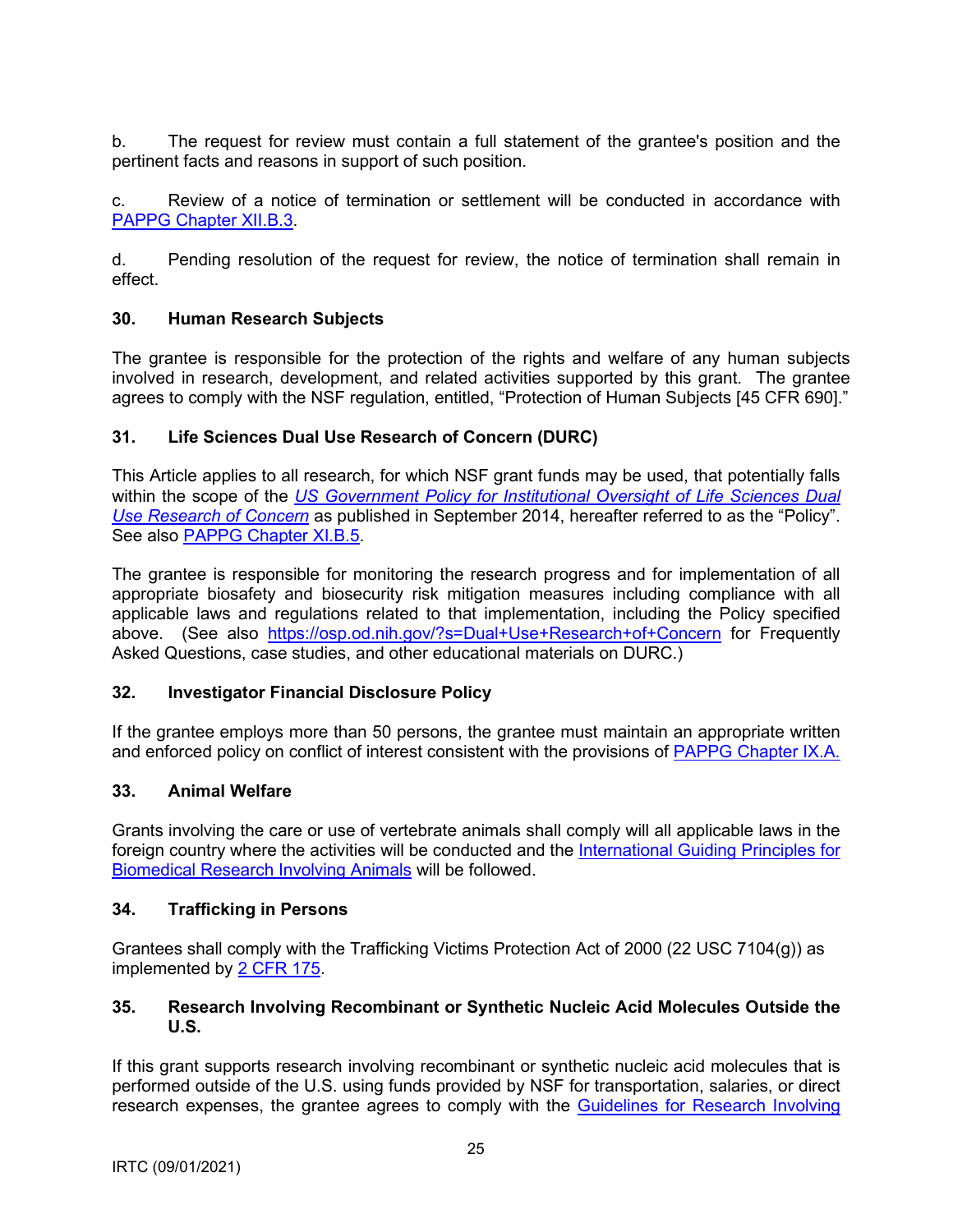<span id="page-25-0"></span>[Recombinant or Synthetic Nucleic](http://osp.od.nih.gov/office-biotechnology-activities/biosafety/nih-guidelines) Acid Molecules (NIH Guidelines) including the procedural requirements and any subsequent revisions as they are published in the Federal Register or host country standards. If the research is to be carried out in a country that has adopted guidelines comparable to those of the U.S., a document with information and endorsements assuring compliance to the host organization standards must be submitted to the cognizant NSF Program Officer.

NSF funds may not be used to carry out research using recombinant or synthetic nucleic acid molecules research in a country that has not adopted national guidelines unless the research is in full compliance with the NIH Guidelines and the procedures required for NSF-supported research within the U.S. Further information on research grants that involve recombinant or synthetic nucleic acid molecules can be found in [PAPPG Chapter XI.B.2.](https://www.nsf.gov/pubs/policydocs/pappg20_1/pappg_11.jsp#VIB2)

## **36. Whistleblower Protection**

The grantee is notified of the applicability of 41 USC §4712, as amended by Public Law (P.L.) 112-239, providing protection for whistleblowers.

## **37. Recipient Integrity and Performance Matters**

The grantee must fully comply with the requirements stipulated in [Appendix XII to Part 200](http://www.ecfr.gov/cgi-bin/text-idx?SID=704835d27377ef5213a51c149de40cab&node=2:1.1.2.2.1&rgn=div5) of 2 CFR §200, entitled "*Award Term and Condition for Recipient Integrity and Performance Matters*." See also Article 28 of these terms and conditions for NSF's responsibilities regarding reporting grant terminations to the OMB-designated integrity and performance system in accordance with Federal regulation. In addition, Article 14.d. specifies NSF responsibilities to report in FAPIIS a grantee's failure to submit all required reports.

### **38. Notification Requirements Regarding Sexual Harassment, Other Forms of Harassment, or Sexual Assault**

The PI and any co-PI(s) identified on an NSF grant are in a position of trust. These individuals must comport themselves in a responsible [a](#page-25-1)nd accountable manner during the award period of performance, whether at the grantee institution, on-line, or at locales such as field sites, facilities, or conferences/workshops.

For purposes of this term and condition, the following definitions apply:

*Sexual Harassment:* May include but is not limited to gender or sex-based harassment, unwelcome sexual attention, sexual coercion, or creating a hostile environment, as set forth in organizational policies or codes of conduct, statutes, regulations, or executive orders.

*Other Forms of Harassment:* Non-gender or non-sex-based harassment of individuals protected under federal civil rights laws, as set forth in organizational policies or codes of conduct, statutes, regulations, or executive orders.

<span id="page-25-1"></span>*Finding/Determination:* The final disposition of a matter involving sexual harassment or other form of harassment under organizational policies and processes, to include the exhaustion of permissible appeals exercised by the PI or co-PI, or a conviction of a sexual offense in a criminal court of law.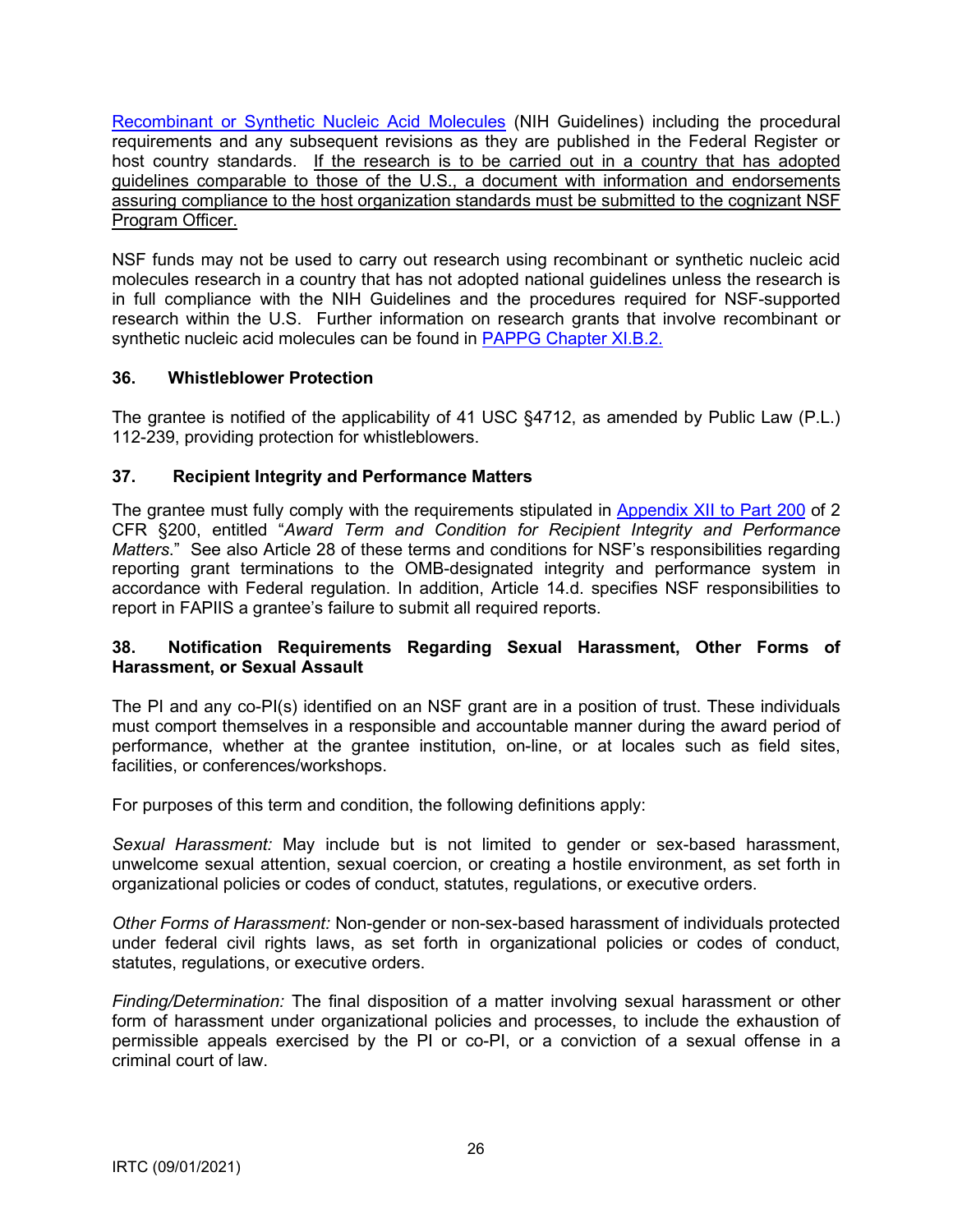*Administrative Leave/Administrative Action:* Any temporary/interim suspension or permanent removal of the PI or co-PI, or any administrative action imposed on the PI or co-PI by the grantee under organizational policies or codes of conduct, statutes, regulations, or executive orders, relating to activities, including but not limited to the following: teaching, advising, mentoring, research, management/administrative duties, or presence on campus.

The grantee is required to notify NSF of: (1) Any finding/determination regarding the PI or any  $co-PI<sup>4</sup>$  that demonstrates a violation of grantee policies or codes of conduct, statutes, regulations, or executive orders relating to sexual harassment, other forms of harassment, or sexual assault; and/or (2) if the PI or any co-PI is placed on administrative leave or if any administrative action has been imposed on the PI or any co-PI by the grantee relating to any finding/determination or an investigation of an alleged violation of grantee policies or codes of conduct, statutes, regulations, or executive orders relating to sexual harassment, other forms of harassment, or sexual assault.<sup>5</sup> Such notification must be submitted by the AOR to NSF's Office of Equity and Civil Rights at *[www.nsf.gov/harassment](http://www.nsf.gov/harassment)* within ten business days from the date of the finding/determination, or the date of the placement of a PI or co-PI by the grantee on administrative leave or the imposition of an administrative action, whichever is sooner.<sup>6</sup> Each notification must include the following information:

- NSF Award Number:
- Name of PI or co-PI being reported;<sup>7</sup>
- *Type of Notification:* Select one of the following:

○ Finding/Determination that the reported individual has been found to have violated grantee policies or codes of conduct, statutes, regulations, or executive orders relating to sexual harassment, other forms of harassment, or sexual assault; or

○ Placement by the grantee of the reported individual on administrative leave or the imposition of any administrative action on the PI or any co-PI by the grantee relating to any finding/determination or an investigation of an alleged violation of grantee policies or codes of conduct, statutes, regulations, or executive orders relating to sexual harassment, other forms of harassment, or sexual assault.

• Description of the finding/determination and action(s) taken, if any; and

• Reason(s) for, and conditions of, placement of the PI or any co-PI on administrative leave or imposition of administrative action.

<sup>4</sup> If a co-PI is affiliated with a subawardee organization, the Authorized Organizational Representative of the subawardee must provide the requisite information directly to NSF, as instructed in this paragraph.

<sup>5</sup> Grantee findings/determinations and placement of a PI or co-PI on administrative leave or the imposition of an administrative action must be conducted in accordance with organizational policies and processes. They also must be conducted in accordance with federal laws, regulations, and executive orders.

<sup>&</sup>lt;sup>6</sup> Such notification must be provided regardless of whether the behavior leading to the finding/determination, or placement on administrative leave, or the imposition of an administrative action occurred while the PI or co-PI was carrying out award activities.

 $7$  Only the identification of the PI or co-PI is required. Personally identifiable information regarding any complainants or other individuals involved in the matter must not be included in the notification.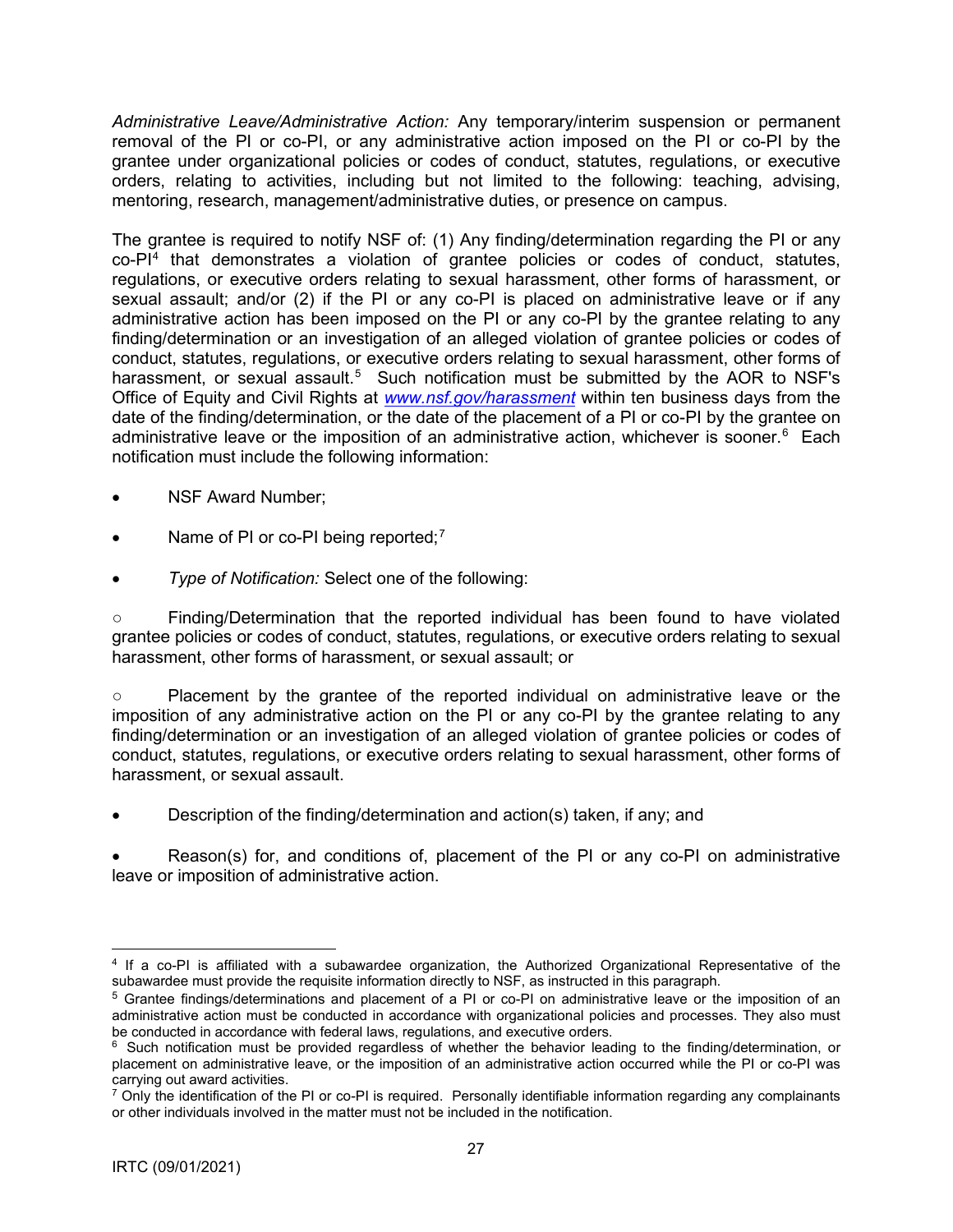<span id="page-27-0"></span>The grantee, at any time, may propose a substitute investigator if it determines the PI or any co-PI may not be able to carry out the funded project or activity and/or abide by the grant ter[m](#page-27-1)s and conditions. The grantee is reminded of its responsibility to obtain prior written approval from NSF in the event the investigator will be disengaged from the project for a period greater than three months. See [PAPPG Chapter VII.B.2.a.](https://nsf.gov/pubs/policydocs/pappg20_1/pappg_7.jsp#VIIB2a) for additional information.

In reviewing the notification, NSF will consider, at a minimum, the following factors:

- a. The safety and security of personnel supported by the NSF grant;
- b. The overall impact to the NSF-funded activity;

c. The continued advancement of taxpayer-funded investments in science and scientists; and

d. Whether the grantee has taken appropriate action(s) to ensure the continuity of science and that continued progress under the funded project can be made.

Upon receipt and review of the information provided, NSF will consult with the AOR, or designee. Based on the results of this review and consultation, the Foundation may, if necessary, assert its programmatic stewardship responsibilities and oversight authority to initiate the substitution or removal of the PI or any co-PI, reduce the award funding amount, or where neither of those previous options is available or adequate, to suspend or terminate the grant.

Other personnel supported by an NSF grant must likewise remain in full compliance with grantee policies or codes of conduct, statutes, regulations, or executive orders relating to sexual harassment, other forms of harassment, or sexual assault. With regard to any personnel not in compliance, the grantee must make appropriate arrangements to ensure the safety and security of other grant personnel and the continued progress of the funded project. Notification of these actions is not required under this term and condition.

### **39. Post-award Disclosure of Current Support and In-Kind Contribution Information**

If an organization discovers that a PI or co-PI on an active NSF grant failed to disclose current support or in-kind contribution information<sup>8</sup> as part of the proposal submission process (see [PAPPG Chapter II.C.2.h\)](https://nsf.gov/pubs/policydocs/pappg20_1/pappg_2.jsp#IIC2h), the AOR must submit the following information within 30 calendar days of the identification of the undisclosed current support or in-kind contribution through use of the "Other Request" category in the Notification and Request Module in Research.gov. $^9$ 

## **Post-award Disclosure of Project Support Information**

- PI/co-PI Name:
- Project Title:
- Award Number (if available):

 $8$  The post-award disclosure requirement applies to current support (including in-kind contributions) that was active as of the date the proposal was submitted to NSF.

<span id="page-27-1"></span><sup>&</sup>lt;sup>9</sup> The requisite information must be entered into the box entitled, "Proposed Change" with the box entitled, "Justification for Change" stating, "See above".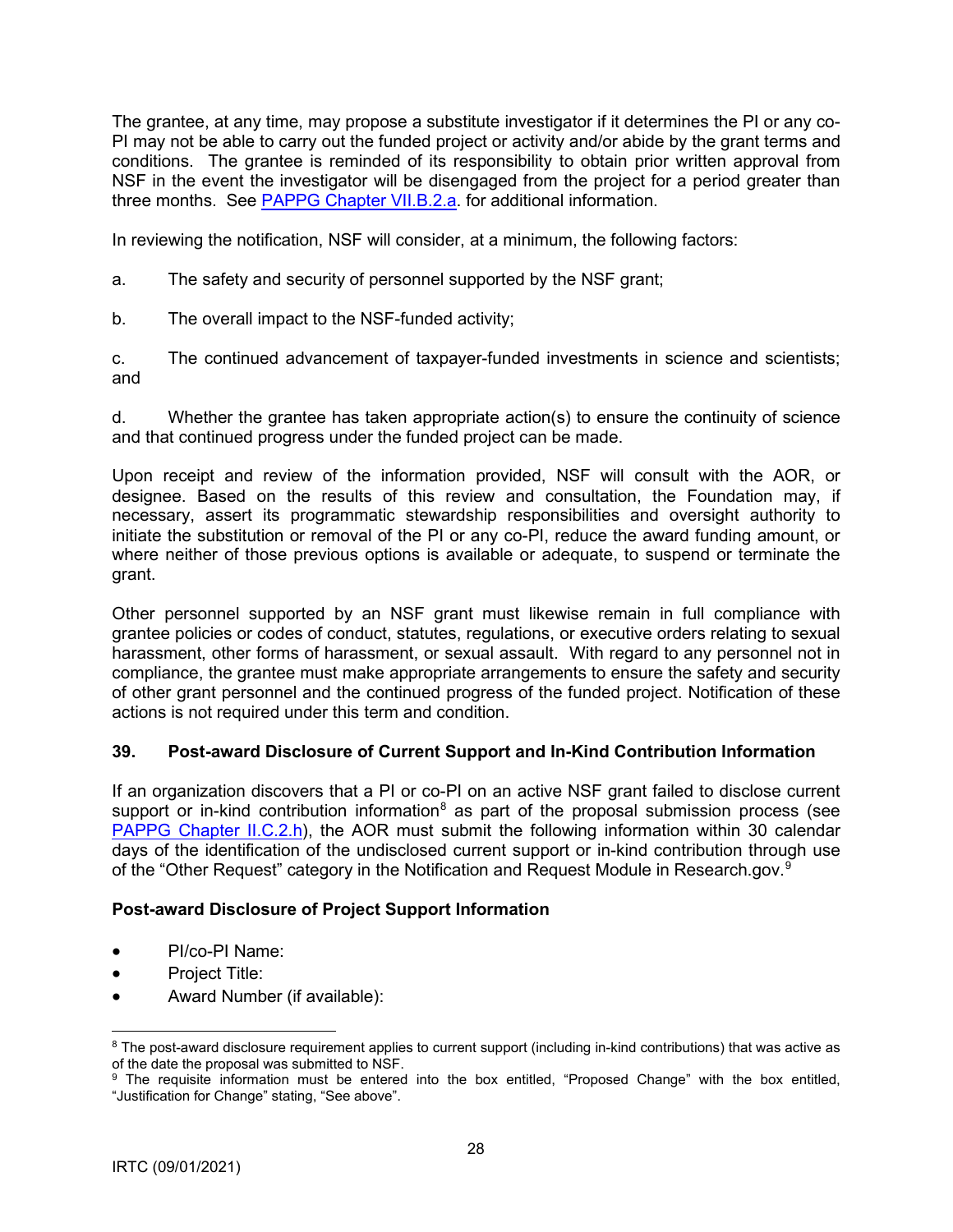- Source of Support:
- Primary Place of Performance:
- Project Start and End Date:
- Total Award Amount (including Indirect Costs): \$
- Brief Description of the Major goals of the project:
- Description of any Overlap/Duplication of the project with the NSF award:
- Impact on the ability of the PI/co-PI to carry out the NSF award:
- Person-Month(s) (or Partial Person-Months) Per Year Committed to the Project:
- Enter the applicable year (e.g., 2020, 2021):

Enter the number of person-month(s) (or partial person-months):

Enter the applicable year (e.g., 2020, 2021):

Enter the number of person-month(s) (or partial person-months):

Enter the applicable year (e.g., 2020, 2021):

Enter the number of person-month(s) (or partial person-months):

Enter the applicable year (e.g., 2020, 2021):

Enter the number of person-month(s) (or partial person-months):

Enter the applicable year (e.g., 2020, 2021):

Enter the number of person-month(s) (or partial person-months):

## **Post-award Disclosure of In-Kind Contribution Information**

- PI/co-PI Name:
- Source of Support:
- Primary Place of Performance:
- Summary of In-kind Contributions:
- Description of any Overlap/Duplication of the project with the NSF award:
- Impact on the ability of the PI/co-PI to carry out the NSF award:
- Person-Month(s) (or Partial Person-Months) Per Year Committed to the Project:
- Enter the applicable year (e.g., 2020, 2021):

Enter the number of person-month(s) (or partial person-months):

Enter the applicable year (e.g., 2020, 2021):

Enter the number of person-month(s) (or partial person-months):

Enter the applicable year (e.g., 2020, 2021):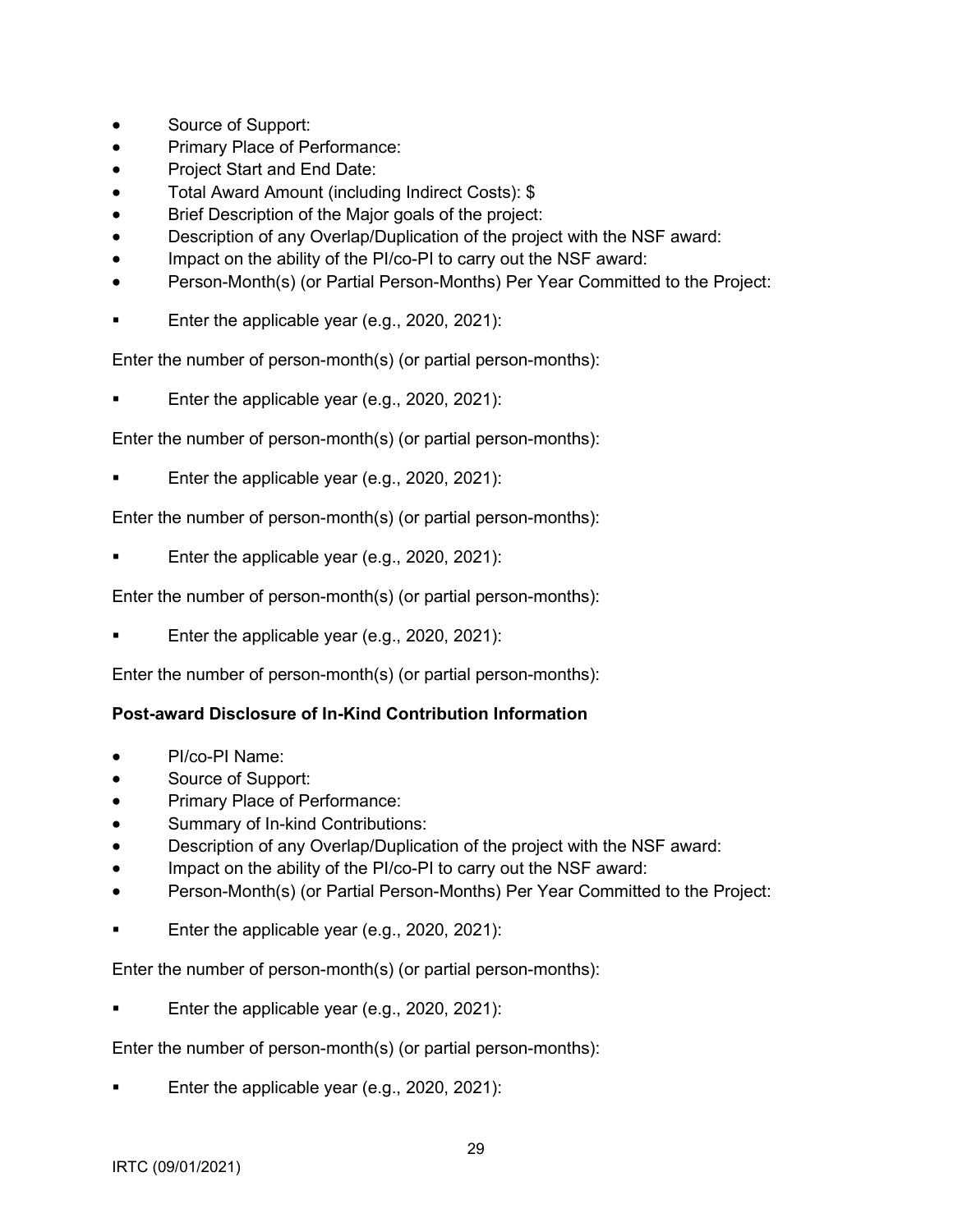<span id="page-29-0"></span>Enter the number of person-month(s) (or partial person-months):

Enter the applicable year (e.g., 2020, 2021):

Enter the number of person-month(s) (or partial person-months):

Enter the applicable year (e.g., 2020, 2021):

Enter the number of person-month(s) (or partial person-months):

• Dollar Value of In-kind Contribution: \$

Upon receipt and review of the information provided, NSF may consult with the AOR, or designee, if necessary. Based on the results of this review, the Foundation will determine the impact of the new information on the NSF-funded grant, and, where necessary, take appropriate action.

### **40. Section 889 of the National Defense Authorization Act (NDAA) for Fiscal Year (FY) 2019**

Section 889 of the National Defense Authorization Act (NDAA) for Fiscal Year (FY) 2019 (Public Law 115-232) prohibits the head of an executive agency from obligating or expending loan or grant funds to procure or obtain, extend, or renew a contract to procure or obtain, or enter into a contract (or extend or renew a contract) to procure or obtain the equipment, services, or systems as identified in section 889 of the NDAA for FY 2019.

(a) In accordance with 2 CFR §200.216 and §200.471, for all awards that are issued on or after August 13, 2020, recipients and subrecipients are prohibited from obligating or expending loan or grant funds to:

- (1) Procure or obtain;
- (2) Extend or renew a contract to procure or obtain; or

(3) Enter into a contract (or extend or renew a contract) to procure or obtain equipment, services, or systems that uses covered telecommunications equipment or services as a substantial or essential component of any system, or as critical technology as part of any system. As described in Public Law 115-232, section 889, covered telecommunications equipment is telecommunications equipment produced by Huawei Technologies Company or ZTE Corporation (or any subsidiary or affiliate of such entities).

(i) For the purpose of public safety, security of government facilities, physical security surveillance of critical infrastructure, and other national security purposes, video surveillance and telecommunications equipment produced by Hytera Communications Corporation, Hangzhou Hikvision Digital Technology Company, or Dahua Technology Company (or any subsidiary or affiliate of such entities).

(ii) Telecommunications or video surveillance services provided by such entities or using such equipment.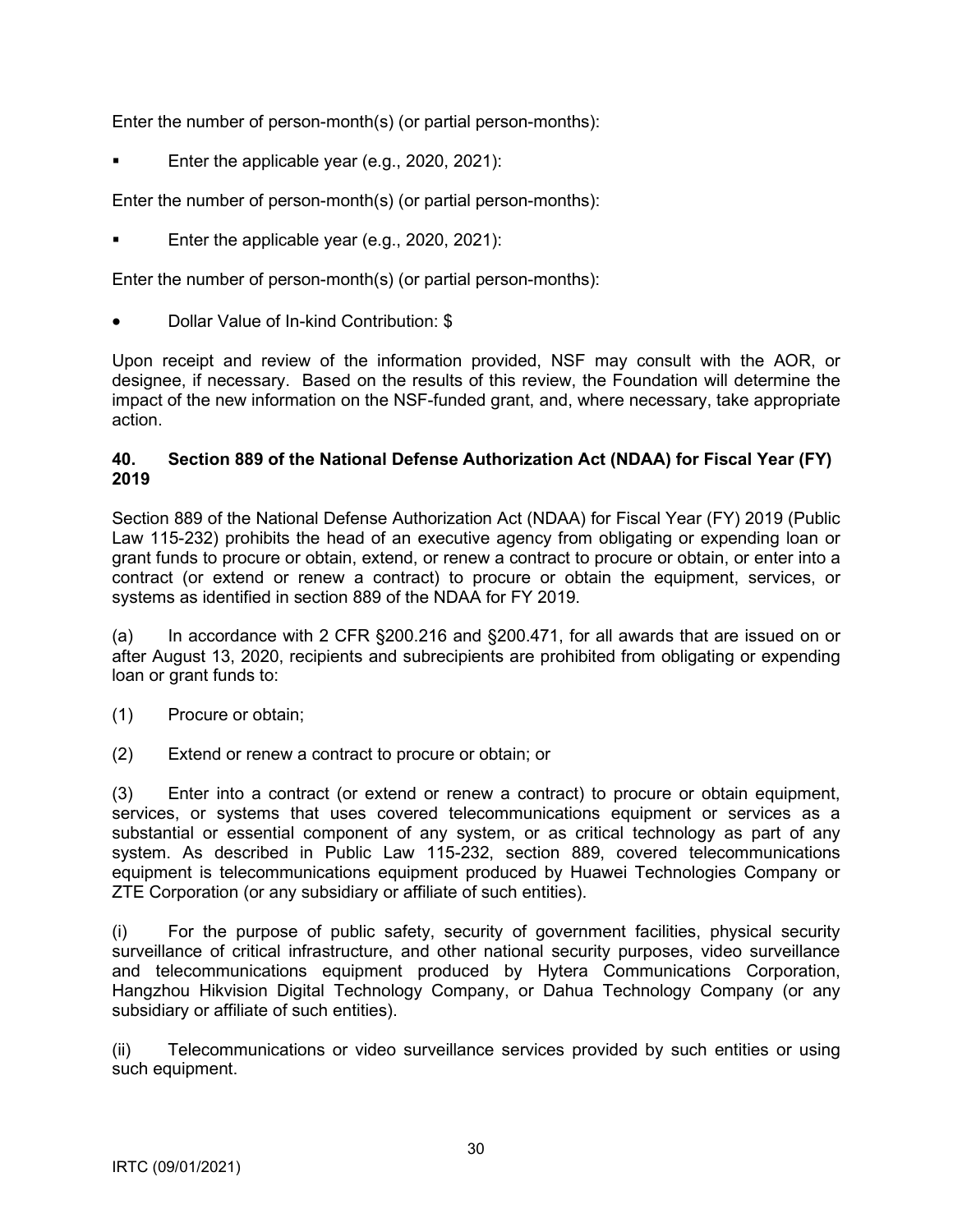<span id="page-30-0"></span>(iii) Telecommunications or video surveillance equipment or services produced or provided by an entity that the Secretary of Defense, in consultation with the Director of the National Intelligence or the Director of the Federal Bureau of Investigation, reasonably believes to be an entity owned or controlled by, or otherwise connected to, the government of a covered foreign country.

(b) In implementing the prohibition under Public Law 115-232, section 889, subsection (f), paragraph (1), heads of executive agencies administering loan, grant, or subsidy programs shall prioritize available funding and technical support to assist affected businesses, institutions and organizations as is reasonably necessary for those affected entities to transition from covered communications equipment and services, to procure replacement equipment and services, and to ensure that communications service to users and customers is sustained.

(c) See Public Law 115-232, section 889 for additional information.

## **41. Debarment and Suspension**

The grantee shall fully comply with the requirements stipulated in [Subpart C of 2 CFR Part 180](http://www.whitehouse.gov/omb/fedreg/2005/083105_debarment.pdf), entitled "*[Responsibilities of Participants Regarding Transactions](http://www.gpo.gov/fdsys/pkg/CFR-2011-title2-vol1/pdf/CFR-2011-title2-vol1-part2520.pdf)*" as supplemented by NSF's regulations at 2 CFR Part 2520. The grantee is responsible for ensuring that any lower tier covered transaction, as described in [Subpart B of 2 CFR Part 180,](http://www.whitehouse.gov/omb/fedreg/2005/083105_debarment.pdf) entitled "*Covered Transactions*," includes a term or condition requiring compliance with Subpart C. The grantee also is responsible for further requiring the inclusion of a similar term or condition in any subsequent lower tier covered transaction. The grantee acknowledges that failing to disclose the information required under 45 CFR §180.335 may result in the termination of the grant, or pursuance of other available remedies, including suspension and debarment.

## **42. Resolution of Conflicting Conditions**

a. If the IRTC is silent on a specific area covered by 2 CFR §200, the requirements specified in 2 CFR §200 must be followed.

b. Should there be any inconsistency between IRTC and the NSF *Proposal and Award Policies and Procedures Guide*, the IRTC governs

c. Should there be any inconsistency between any special condition(s) specified in the award notice and IRTC, the special conditions in the award notice shall govern.

d. Should there be any inconsistency between the IRTC and any NSF solicitation cited or incorporated by reference in the award notice, the matter should be referred to the cognizant NSF Grants and Agreements Officer for guidance.

## **OTHER CONSIDERATIONS**

### **43. Liability**

NSF cannot assume any liability for accidents, bodily injury, illness, breach of contract, any other damages or loss, or any claims arising out of any activities undertaken pursuant to the grant, whether with respect to persons or property of the grantee or third parties. The grantee is advised to insure or otherwise protect itself or others, as it may deem desirable.